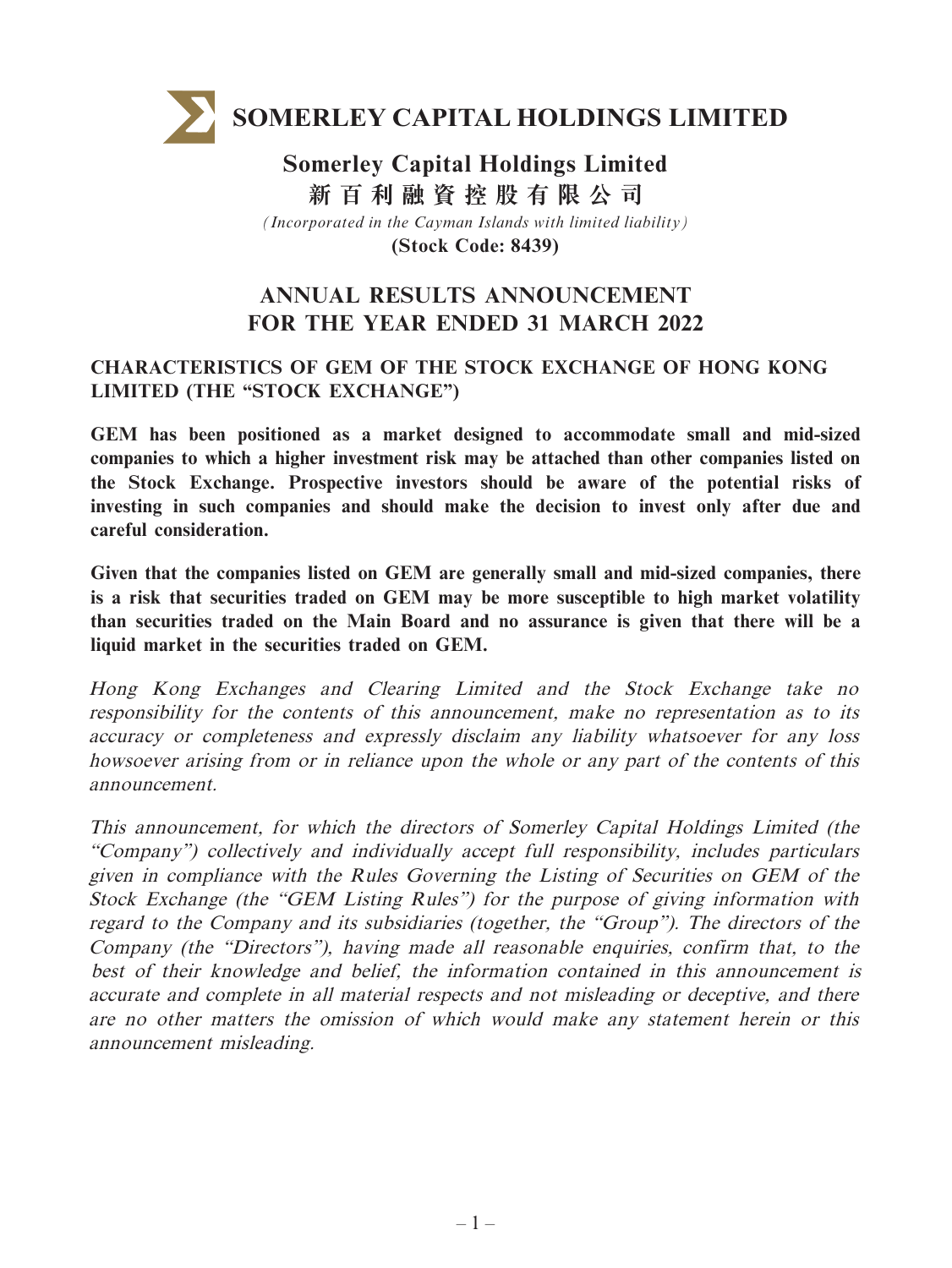## **FINANCIAL HIGHLIGHTS**

- The Group's total revenue decreased by approximately 9.7% to approximately HK\$68.2 million for the year ended 31 March 2022 (the "Year") from approximately HK\$75.5 million for the year ended 31 March 2021.
- Revenue generated from acting as financial adviser ("FA") and as independent financial adviser ("IFA") for the Year amounted to approximately HK\$41.2 million (2021: approximately HK\$55.9 million), accounting for approximately 60.4% of the Group's total revenue (2021: approximately 74.0%).
- Revenue generated from acting as compliance adviser ("CA") for the Year amounted to approximately HK\$26.5 million (2021: approximately HK\$19.1 million), accounting for approximately 38.9% of the Group's total revenue (2021: approximately 25.3%).
- For the Year, the Group recorded a loss before tax of approximately HK\$3.8 million (2021: profit before tax of approximately HK\$6.9 million) and a loss after tax of approximately HK\$3.9 million (2021: profit after tax of approximately HK\$7.3 million). This result was primarily due to the combined effects of: (i) approximately HK\$7.3 million decrease in revenue; (ii) approximately HK\$1.8 million net decrease in depreciation and other operating expenses; (iii) the absence of the fair value gain of approximately HK\$11.2 million on the investment in The Climate Impact Asia Fund ("CIAF") as a result of its full redemption for the year ended 31 March 2021; and (iv) the absence of total impairment losses of approximately HK\$5.6 million recognised in respect of the goodwill and the intangible asset held by the Group's asset management business segment for the year ended 31 March 2021.
- Net assets decreased to approximately HK\$95.4 million as at 31 March 2022 from approximately HK\$104.5 million as at 31 March 2021 mainly due to the loss for the Year of approximately HK\$3.9 million and distribution of 2020–2021 final dividend of approximately HK\$5.4 million.
- The board of Directors (the "Board") has recommended the payment of a final dividend of HK2.5 cents per share for the Year (2021: HK3.8 cents per share), subject to the approval of the shareholders at the forthcoming annual general meeting. Such proposed dividend will be payable on or around 9 September 2022 to the shareholders whose names appear on the register of members of the Company at close of business on 29 August 2022. The final dividend will absorb approximately HK\$3.6 million (2021: approximately HK\$5.4 million) as at the date of this announcement.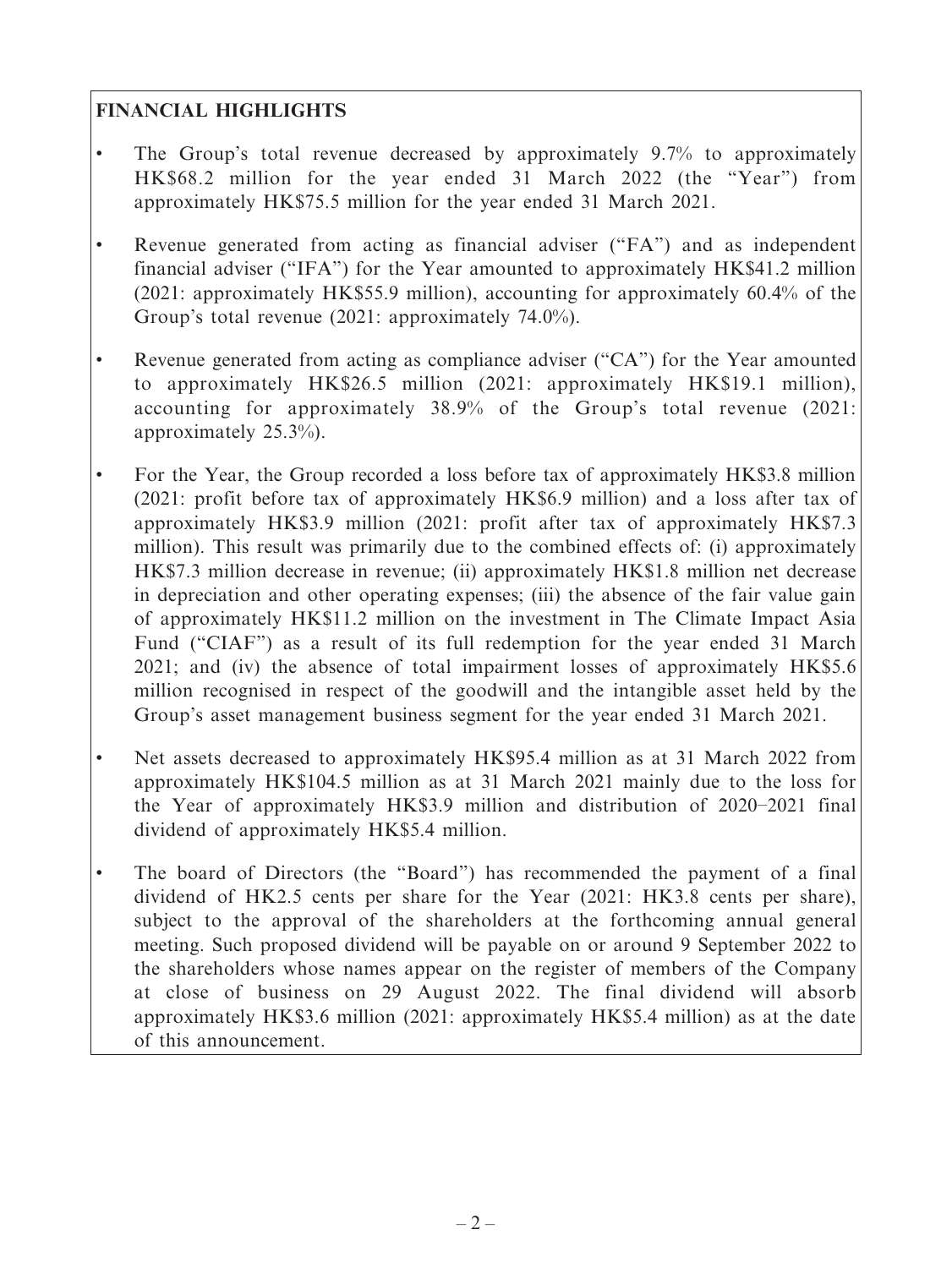### **MANAGEMENT DISCUSSION AND ANALYSIS**

### **BUSINESS REVIEW**

The Group is an integrated financial services provider licensed to conduct Type 1 (dealing in securities), Type 4 (advising on securities), Type 6 (advising on corporate finance), Type 9 (asset management) regulated activities under the Securities and Futures Ordinance (Chapter 571 of the Laws of Hong Kong) (the "SFO") and, through its subsidiaries, is principally engaged in providing corporate finance advisory services.

The corporate finance advisory business carried on by Somerley Capital Limited ("SCL") and Somerley Capital (Beijing) Limited is the Group's core business segment. The Group's corporate finance advisory services mainly include (i) acting as financial adviser to Hong Kong public listed companies, major shareholders and investors of these companies and parties seeking to control or invest in listed companies in Hong Kong, mostly in transactions which involve the Rules Governing the Listing of Securities on the Stock Exchange, the GEM Listing Rules and/or the Codes on Takeovers and Mergers and Share Buy-backs; (ii) acting as independent financial adviser to independent board committees and/or independent shareholders of listed companies in Hong Kong; (iii) acting as compliance adviser, for newly listed and existing listed companies in Hong Kong; (iv) acting as sponsor to initial public offerings and listings of shares of companies on the Stock Exchange in Hong Kong and advising on secondary equity issues in Hong Kong; and (v) acting as advisor to the cross-border mergers and acquisitions.

During the Year, restrictions designed to combat the spread of COVID-19 mutations affected corporate finance advisory activities in Hong Kong. By the fourth quarter of the Year, the limited marketing opportunities and the generally weak stock market performance in Hong Kong and China combined to dampen deal activity. In addition, there was fierce fee competition in the corporate finance advisory industry, leading to a challenging business environment to the Group. The Group has concurrently implemented relevant measures to closely monitor the outstanding trade receivables and consistently maintain a high level of liquidity. COVID-19 has also affected how the employees work. The Group has provided employees with up-to-date laptops to enhance work mobility, added additional video conferencing equipment, put in place flexible work arrangements and adopted a partial work-from-home operational model to ensure the safety of its employees while maintaining contacts with clients.

The Group has also explored new initiatives in the fintech and digital financial arena with a view to complement its conventional corporate finance advisory business. A comprehensive offering of security token offerings ("STOs") implemented within the Hong Kong regulatory environment would offer issuers an alternative avenue for fundraising and professional investors an investment opportunity alongside with the more traditional fundraising routes. In addition to an investment in Aspen Digital Limited which is a one-stop digital finance service company, the Group and Coinstreet Holdings Limited ("CSH") have entered into a strategic partnership which will combine CSH's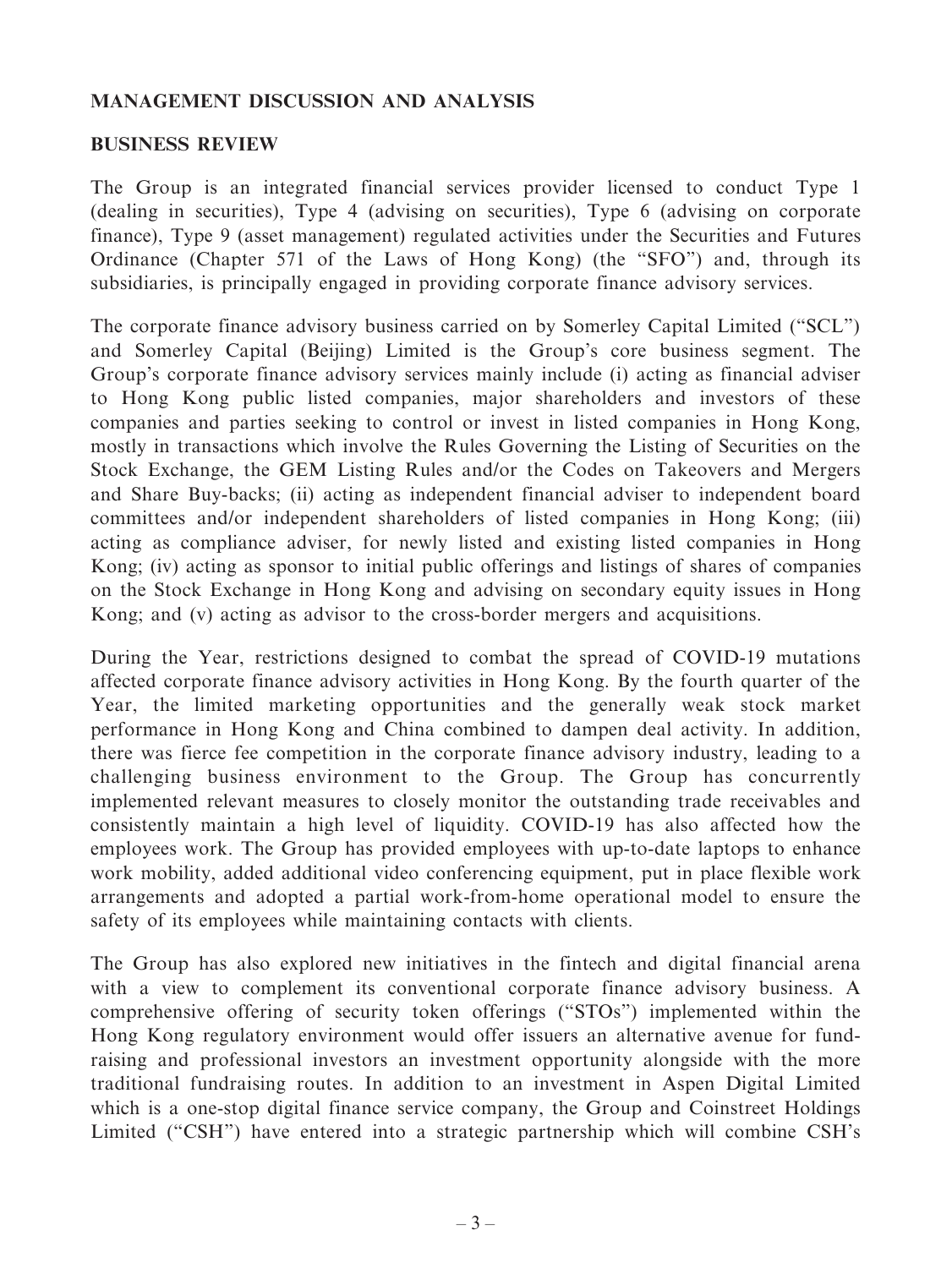technical expertise in STOs with the Group's extensive experience and best governance practices in the conventional corporate finance and advisory sector. Details are set out in the announcement dated 17 December 2021. Established in February 2022, Signum Digital Limited will apply for relevant regulatory approvals to operate an online subscription platform for tokenised assets and digital securities.

During the Year, the Group recorded a loss before tax of approximately HK\$3.8 million (2021: profit before tax of approximately HK\$6.9 million).

|                                       | For the year ended 31 March 2022 |                   | For the year ended 31 March 2021 |                 |                 |                 |
|---------------------------------------|----------------------------------|-------------------|----------------------------------|-----------------|-----------------|-----------------|
|                                       | Corporate                        | Asset             |                                  | Corporate       | Asset           |                 |
|                                       | Finance                          | <b>Management</b> | <b>Total</b>                     | Finance         | Management      | Total           |
|                                       | <b>HKS'000</b>                   | <b>HK\$'000</b>   | <b>HK\$'000</b>                  | <b>HK\$'000</b> | <b>HK\$'000</b> | <b>HK\$'000</b> |
| Segment revenue                       | 68,175                           |                   | 68,175                           | 75,009          | 447             | 75,456          |
| Segment (loss) profit                 | (492)                            | (1, 465)          | (1,957)                          | 5,853           | $(7,736)^*$     | (1,883)         |
| Fair value gain on the<br>investments |                                  |                   | 298                              |                 |                 | 11,171          |
| Share of loss of an associate         |                                  |                   | $\left(4\right)$                 |                 |                 |                 |
| Corporate and other                   |                                  |                   |                                  |                 |                 |                 |
| unallocated expenses                  |                                  |                   | (2,095)                          |                 |                 | (2, 412)        |
| (Loss) profit before tax              |                                  |                   | (3,758)                          |                 |                 | 6,876           |

\* Included impairment losses recognised in respect of goodwill and intangible asset.

The corporate finance advisory business segment was affected by a highly competitive fee environment and unsettled conditions for corporate finance advisory services. The progress of certain projects was slow and other projects were cancelled because of unhelpful market conditions during the Year, especially in the fourth quarter of the Year. The corporate finance advisory business segment recorded revenue of approximately HK\$68.2 million (2021: approximately HK\$75.0 million). The segment made a loss before tax of approximately HK\$0.5 million for the Year (2021: segment profit before tax of approximately HK\$5.9 million).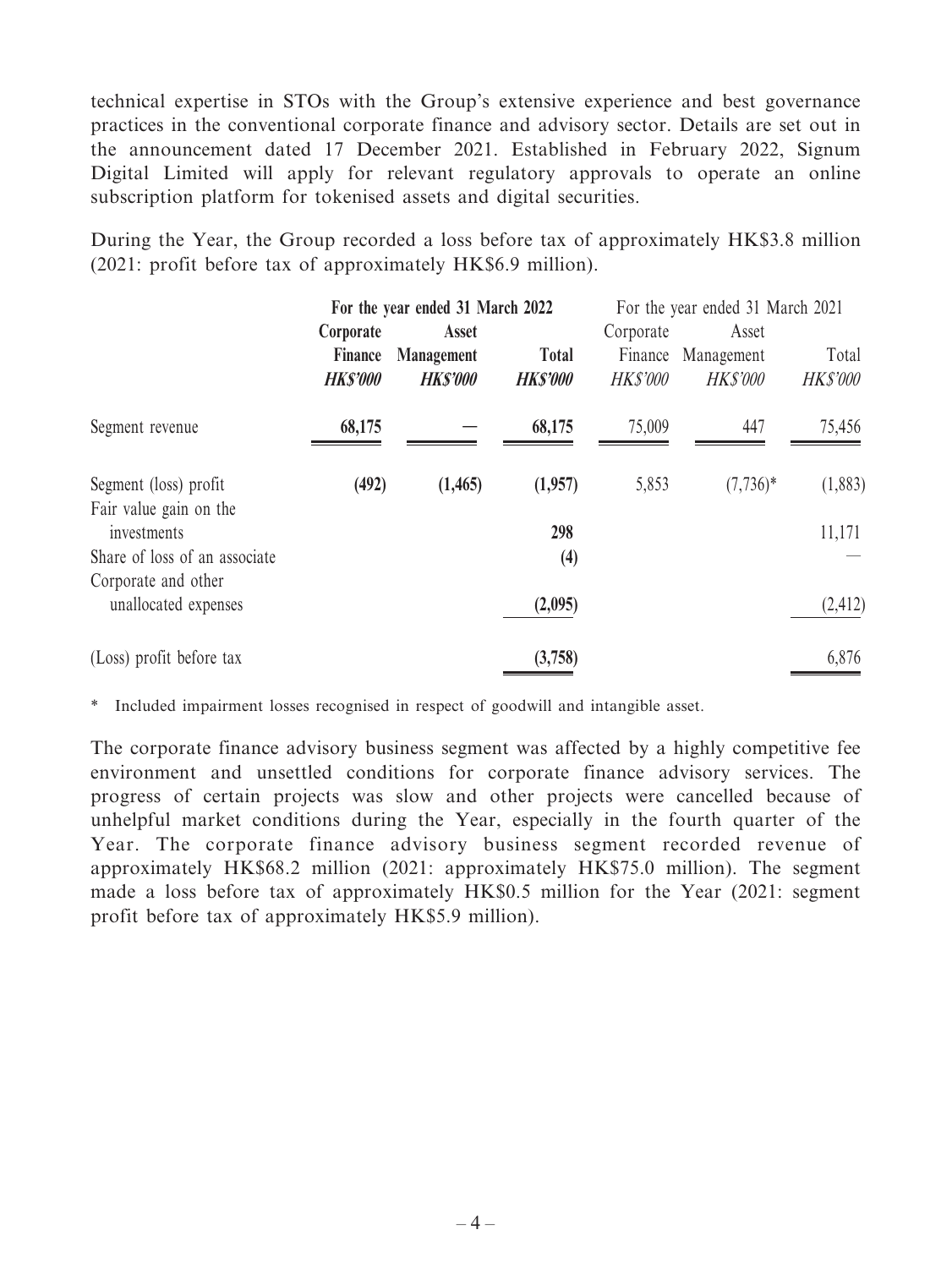In view of current market conditions, the Group has been proceeding cautiously in reactivating its asset management business. There was no active operation during the Year and the asset management business segment recorded a loss of approximately HK\$1.5 million (2021: approximately HK\$7.7 million). The decrease in loss was due to the absence of the total impairment losses recognised in respect of the goodwill and the intangible asset of approximately HK\$5.6 million for the year ended 31 March 2021.

During the Year, the Group recorded a loss after tax of approximately HK\$3.9 million (2021: profit after tax of approximately HK\$7.3 million). This result was mainly due to the combined effects of: (i) the decrease in total revenue; (ii) the absence of fair value gain on investment in CIAF as a result of its full redemption set out in section headed "Significant Investments" below; (iii) net decrease in depreciation and other operating expenses; and (iv) the absence of impairment losses in respect of the intangible asset and goodwill held by the Group's asset management business segment.

### **FINANCIAL REVIEW**

### **Revenue**

The Group's total revenue decreased by approximately 9.7% to approximately HK\$68.2 million for the Year from approximately HK\$75.5 million for the year ended 31 March 2021.

Revenue generated from acting as FA and as IFA for the Year amounted to approximately HK\$41.2 million (2021: approximately HK\$55.9 million), accounting for approximately 60.4% of the Group's total revenue (2021: approximately 74.0%). The decrease is mainly due to fierce fee competition and challenging business environment. FA and IFA activities are expected to remain the major source of the Group's revenue in the immediate future.

Revenue generated from acting as CA for the Year amounted to approximately HK\$26.5 million (2021: approximately HK\$19.1 million), accounting for approximately 38.9% of the Group's total revenue (2021: approximately 25.3%). During the Year, CA activities have provided a stable source of income to the Group, complementing the more fluctuating corporate finance advisory income. However, as on balance CA mandates expire after about 18 months, this source of income may suffer if IPO activity in Hong Kong does not pick up after a slow start to calendar year of 2022.

The Group did not engage in sponsorship engagement for the Year. The rest of the Group's revenue for the Year was contributed by the provision of the independent expert opinion.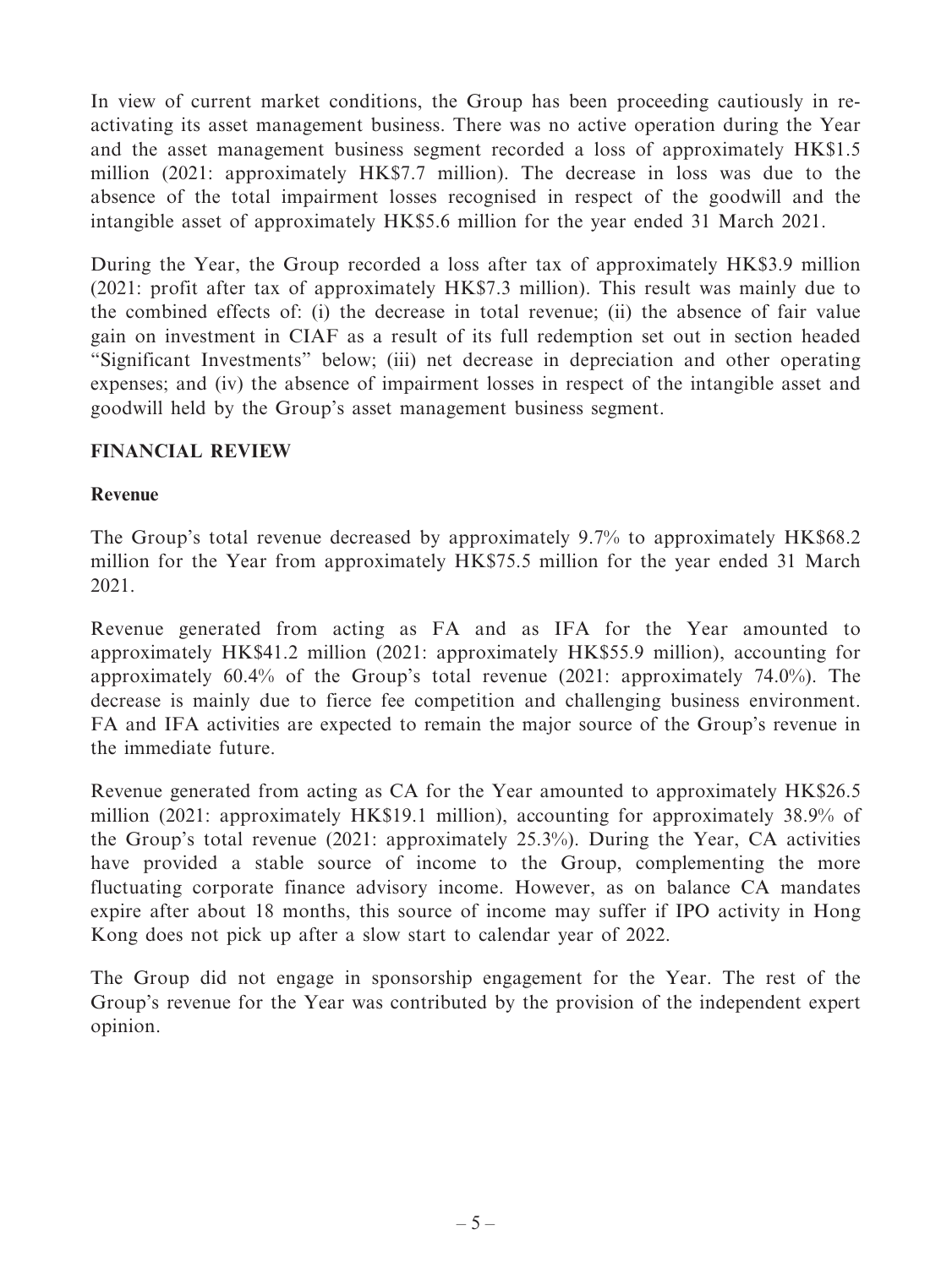### **Other Income**

Other income mainly represented bank interest income, reimbursement of out-of-pocket expenses from customers, management service fee income from Somerley Group Limited ("SGL"), rental income and reimbursement of other premise expenses from SGL. Other income increased to approximately HK\$1.6 million for the Year from approximately HK\$1.3 million for the year ended 31 March 2021, primarily due to the combined effect of: (i) the absence of the discretionary management fee income received by EISAL from SGL and Mr. SABINE Martin Nevil, the controlling shareholders of the Group, in respect of fair value gains from their investments in shares of CIAF recognised for the year ended 31 March 2021; and (ii) exchange gain arising in translation of assets denominated in Renminbi.

### **Employee Benefits Costs**

The Group's employee benefits costs primarily consist of fees, salaries, bonuses and allowances as well as contributions to the retirement benefits scheme for the Directors and the employees of the Group.

|                                                 | For the year ended |                 |  |
|-------------------------------------------------|--------------------|-----------------|--|
|                                                 | 31 March           |                 |  |
|                                                 | 2022               | 2021            |  |
|                                                 | <b>HK\$'000</b>    | <b>HK\$'000</b> |  |
| Fees, salaries, allowances and other benefits   | 48,614             | 46,302          |  |
| Discretionary bonuses                           | 2,985              | 5,920           |  |
| Contributions to the retirement benefits scheme | 1,090              | 925             |  |
|                                                 | 52,689             | 53,147          |  |
| Analysed as:                                    |                    |                 |  |
| $\sim$ corporate holding                        | 720                | 720             |  |
| — corporate finance advisory (Hong Kong)        | 48,509             | 47,645          |  |
| — corporate finance advisory (Beijing)          | 2,728              | 2,368           |  |
| — asset management                              | 732                | 2,414           |  |
|                                                 | 52,689             | 53,147          |  |

Employee benefits costs decreased by approximately 0.8% to approximately HK\$52.7 million for the Year from approximately HK\$53.1 million for the year ended 31 March 2021. This small decrease was primarily due to the combined effects of: (i) the absence of the government grant of approximately HK\$2.5 million from the Employment Support Scheme under the Anti-Epidemic Fund recognised for the year end 31 March 2021; and (ii) the decrease in discretionary bonuses.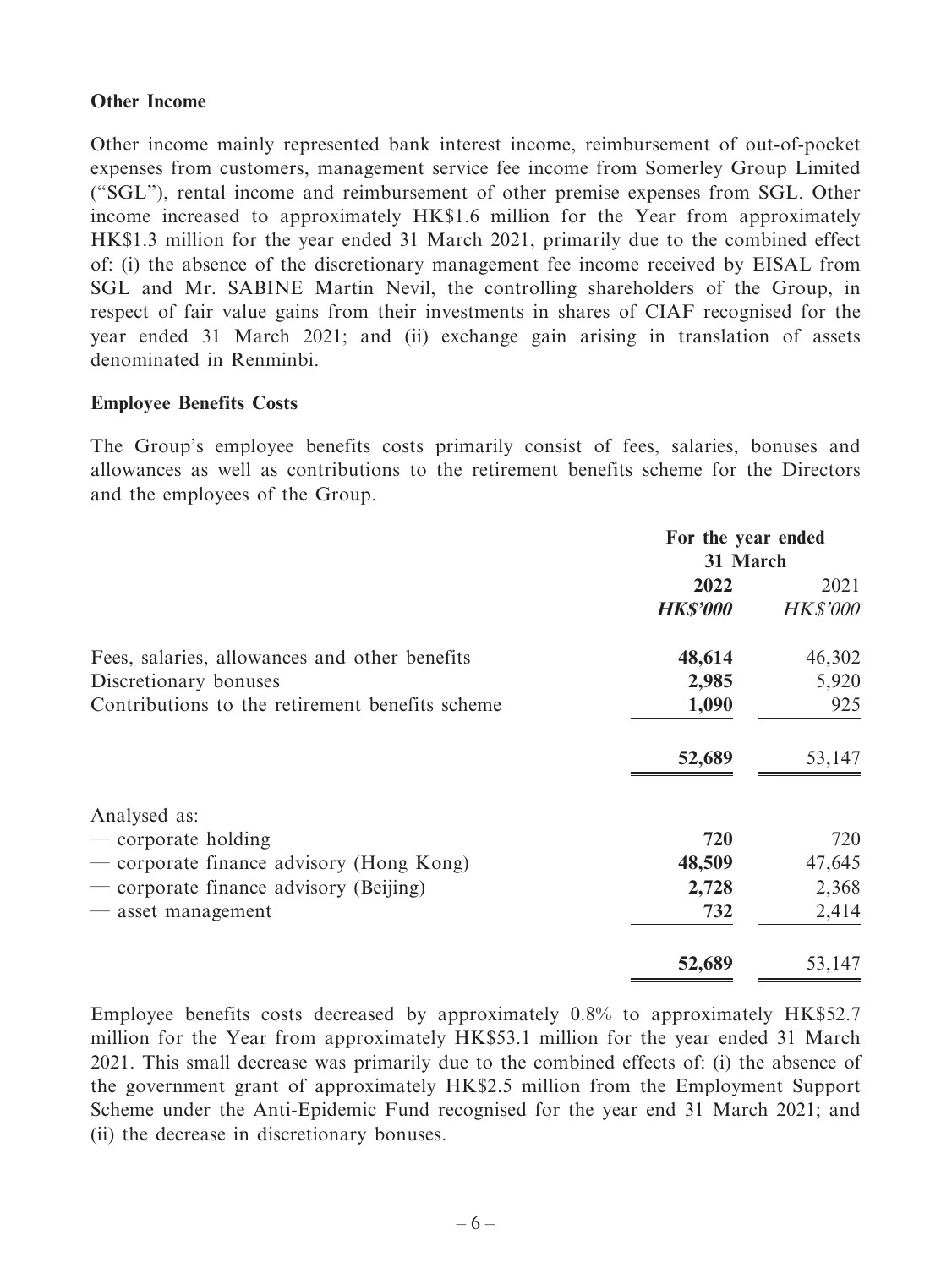### **Depreciation and Other Operating Expenses**

The Group adopted HKFRS 16 under which all non-cancellable operating leases, except for short-term leases and leases for low-value assets, entered into by the Group are recorded as right-of-use assets whose costs will be depreciated over the lease terms. Therefore, the rental expenses are included as depreciation of right-of-use assets under HKFRS 16 for the Year.

Other operating expenses were mainly certain rental expenses under short-term leases, recurring GEM listing expenses, travelling expenses, professional fees and other expenses, including utility expenses, building management fees, telecommunication expenses, information technology related expenses, data intelligence service subscription fees and insurance expenses, including for the Group's medical scheme for employees.

|                                                            | For the year ended 31 March |                 |  |
|------------------------------------------------------------|-----------------------------|-----------------|--|
|                                                            | 2022                        | 2021            |  |
|                                                            | <b>HK\$'000</b>             | <b>HK\$'000</b> |  |
| Depreciation of property and equipment                     | 1,004                       | 1,042           |  |
| Depreciation of right-of-use assets                        | 8,177                       | 10,158          |  |
|                                                            | 9,181                       | 11,200          |  |
| Other premises expenses                                    | 2,018                       | 2,096           |  |
| Travelling expenses                                        | 234                         | 214             |  |
| Impairment loss recognised in respect of trade receivables | 445                         | 793             |  |
| Recurring GEM listing expenses (excluding remuneration of  |                             |                 |  |
| independent non-executive directors)                       | 1,556                       | 1,673           |  |
| Others                                                     | 6,331                       | 5,631           |  |
|                                                            | 19,765                      | 21,607          |  |
| Analysed as:                                               |                             |                 |  |
| — corporate holding                                        | 2,335                       | 2,445           |  |
| - corporate finance advisory (Hong Kong)                   | 14,967                      | 16,679          |  |
| — corporate finance advisory (Beijing)                     | 1,723                       | 1,579           |  |
| — asset management                                         | 740                         | 904             |  |
|                                                            | 19,765                      | 21,607          |  |

The Group's depreciation and other operating expenses decreased by approximately 8.3% to approximately HK\$19.8 million for the Year from approximately HK\$21.6 million for the year ended 31 March 2021. The decrease was mainly due to the decrease in depreciation of right-of-use assets due to the lower rental on the Group's office premises in Hong Kong after renewal of the lease for a further three years from 1 July 2021.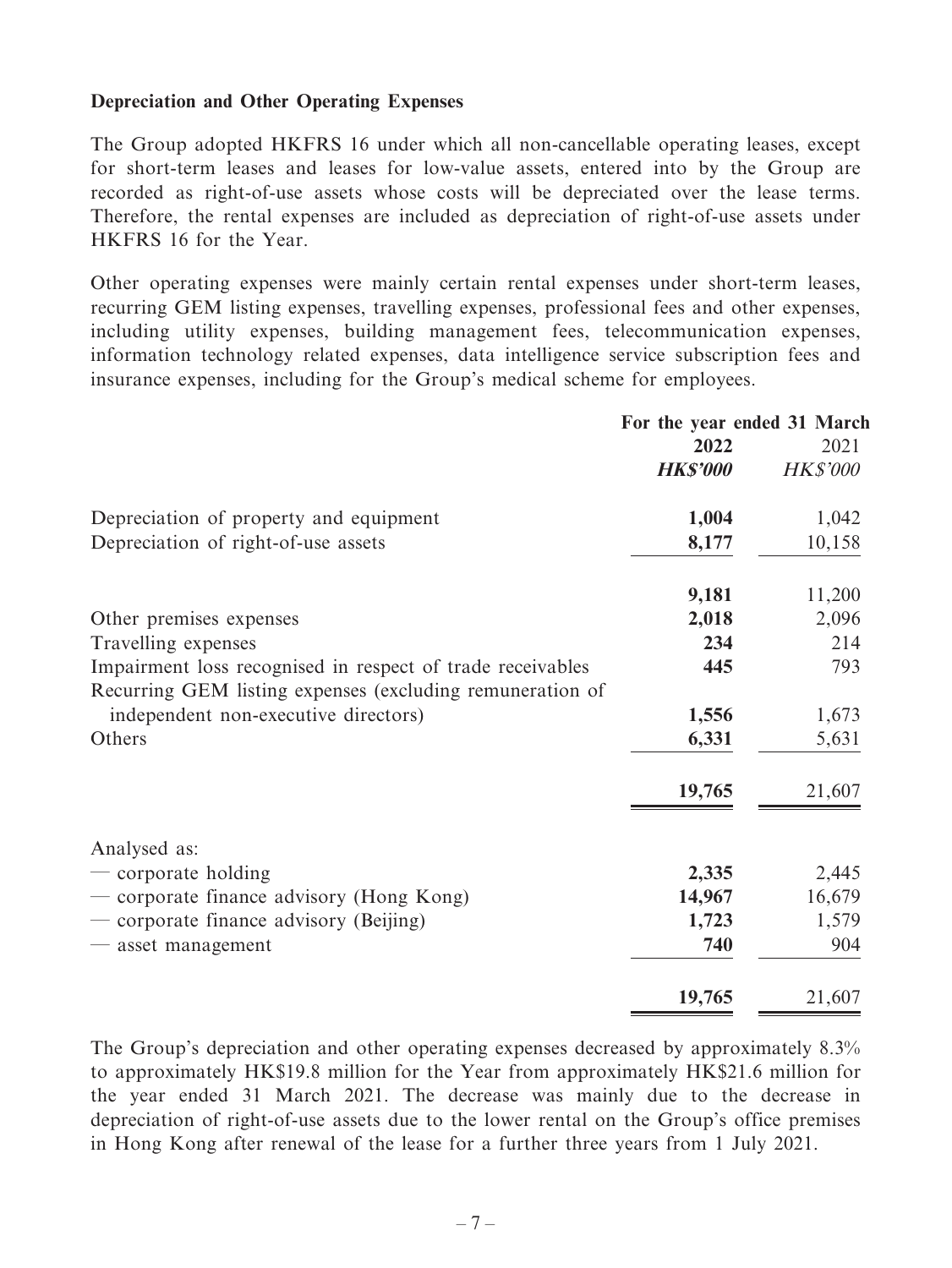### **Income tax expense**

The Group's income tax expense primarily includes provisions for Profits Tax in Hong Kong and Corporate Income Tax in the People's Republic of China, and deferred income tax expenses. During the year ended 31 March 2021, the Group recognised an impairment loss in respect of an intangible asset, resulting in a corresponding deferred tax income of approximately HK\$0.7 million which offset current income tax expenses.

### **Loss for the Year**

For the Year, the Group recorded a loss before tax of approximately HK\$3.8 million (2021: profit before tax of approximately HK\$6.9 million) and a loss after tax of approximately HK\$3.9 million (2021: profit after tax of approximately HK\$7.3 million). This result was primarily due to the combined effects of: (i) approximately HK\$7.3 million decrease in revenue; (ii) approximately HK\$1.8 million net decrease in depreciation and other operating expenses; (iii) the absence of the fair value gain of approximately HK\$11.2 million on the investment in CIAF as a result of its full redemption for the year ended 31 March 2021; and (iv) the absence of total impairment losses of approximately HK\$5.6 million recognised in respect of the goodwill and the intangible asset held by the Group's asset management business segment for the year ended 31 March 2021.

### **Liquidity, Financial Resources and Capital Structure**

The Group's working capital and other capital requirements were principally satisfied by liquidity on hand and cash generated from the Group's operations.

As at 31 March 2022, the Group's net current assets amounted to approximately HK\$83.9 million (2021: approximately HK\$98.5 million), and liquidity as represented by its current ratio was approximately 9.7 times (2021: approximately 10.5 times). Cash and cash equivalents amounted to approximately HK\$75.0 million as at 31 March 2022 (2021: approximately HK\$96.5 million). The functional currency of the Group is Hong Kong dollars. As at 31 March 2022, approximately HK\$16.7 million of the Group's cash and cash equivalents was denominated in other currencies (2021: approximately HK\$6.4 million), principally Renminbi and United States Dollars.

The Group's equity consists of ordinary shares of the Company (the "Shares"). The Group had neither banking facilities nor borrowings as at 31 March 2021 and 2022.

The Directors are of the view that the Group's financial resources are fully sufficient to support its business and operations.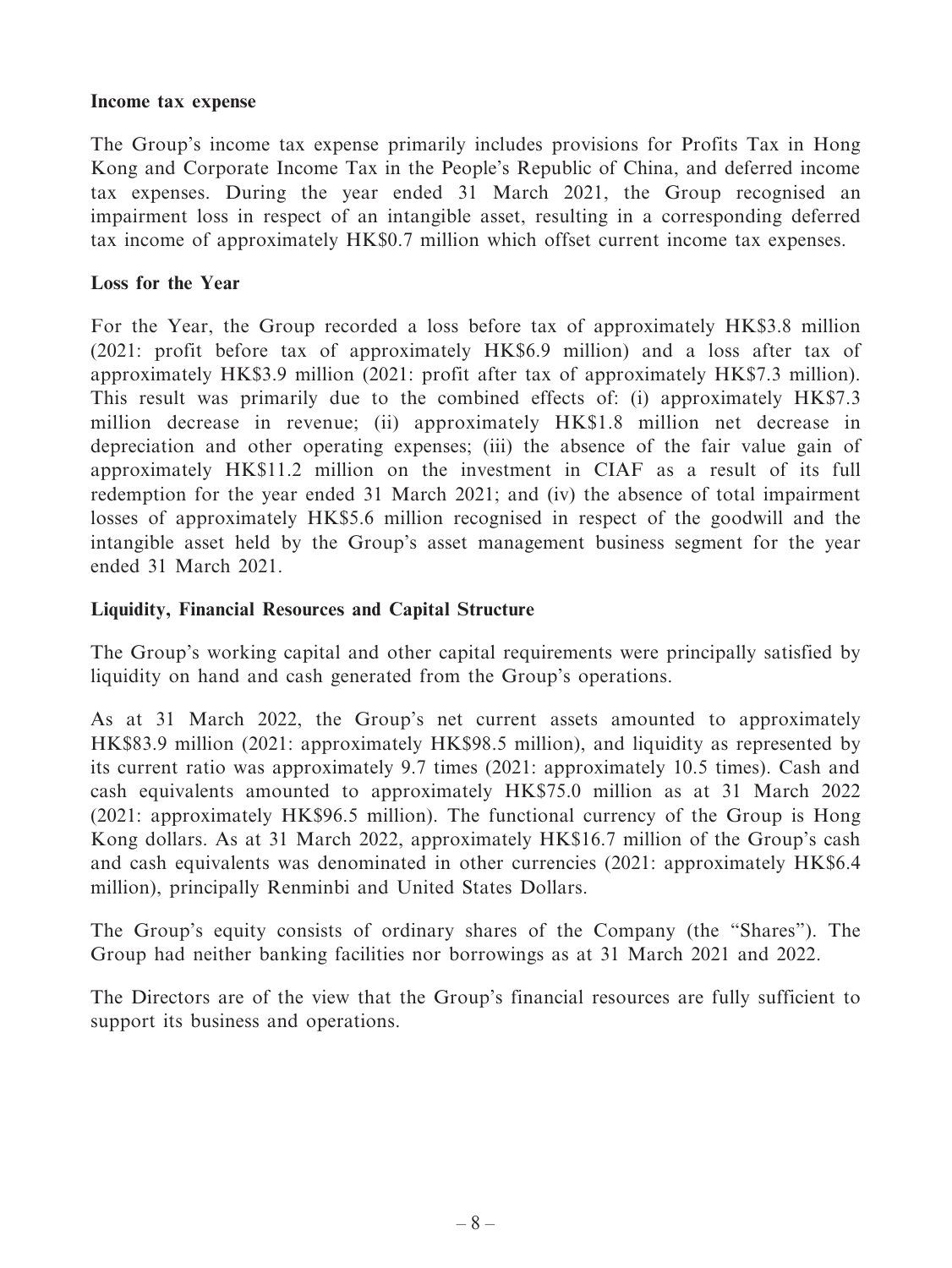## **Foreign Exchange Exposure**

The majority of the Group's revenue is denominated in Hong Kong dollars and the Group's accounts are prepared in Hong Kong dollars. Consequently, exposure to the risk of foreign exchange rate fluctuations for the Group is not material.

## **Future Plans for Material Investments or Capital Assets**

The Group had no capital commitment as at 31 March 2022 (2021: nil). Save for the business plan disclosed in the prospectus of the Company dated 15 March 2017 (the "Prospectus"), the announcement of the change in use of proceeds published on 22 June 2018, or as otherwise disclosed in this announcement, the Group did not have plans for making material investments or acquiring capital assets as at 31 March 2022.

### **Material Acquisition and Disposal of Subsidiaries, Associates and Joint Ventures**

On 17 December 2021, the Group and CSH entered into a joint venture agreement which will bring together CSH's fintech solutions and technical expertise in STOs, and the Group's extensive experience and best governance practices in the conventional corporate finance sector. Details are set out in the announcement dated 17 December 2021. In February 2022, Signum Digital Limited was established with the objective of providing advisory services and STOs to enterprises and professional investors in Hong Kong, subject to obtaining all required approvals and licenses from the SFC and in compliance with relevant rules and regulations. The investment in Signum Digital Limited was accounted for using the equity method of accounting as an interest in an associate.

Save as disclosed in this announcement, there were no material acquisitions and disposals of subsidiaries, associates or joint ventures by the Group during the Year.

### **Significant Investments**

On 27 December 2019, the Group subscribed for and was allotted 28,000 units of Class A shares of CIAF at a consideration of US\$2.8 million, equivalent to approximately HK\$21.8 million. The subscription was settled by the internal resources of the Group in December 2019. Details of the subscription were set out in the Company's announcement dated 27 December 2019.

CIAF was managed by Environmental Investment Services Asia Limited ("EISAL") which carries on the Group's asset management business. In November 2020, EISAL tendered its resignation as CIAF's investment manager.

During the year ended 31 March 2021, the entire interest in CIAF was fully redeemed with the corresponding fair value gain of approximately HK\$11.2 million. Details of the redemptions were set out in the Company's announcements dated 1 December 2020, 6 January 2021, 14 January 2021, 17 February 2021 and 26 February 2021.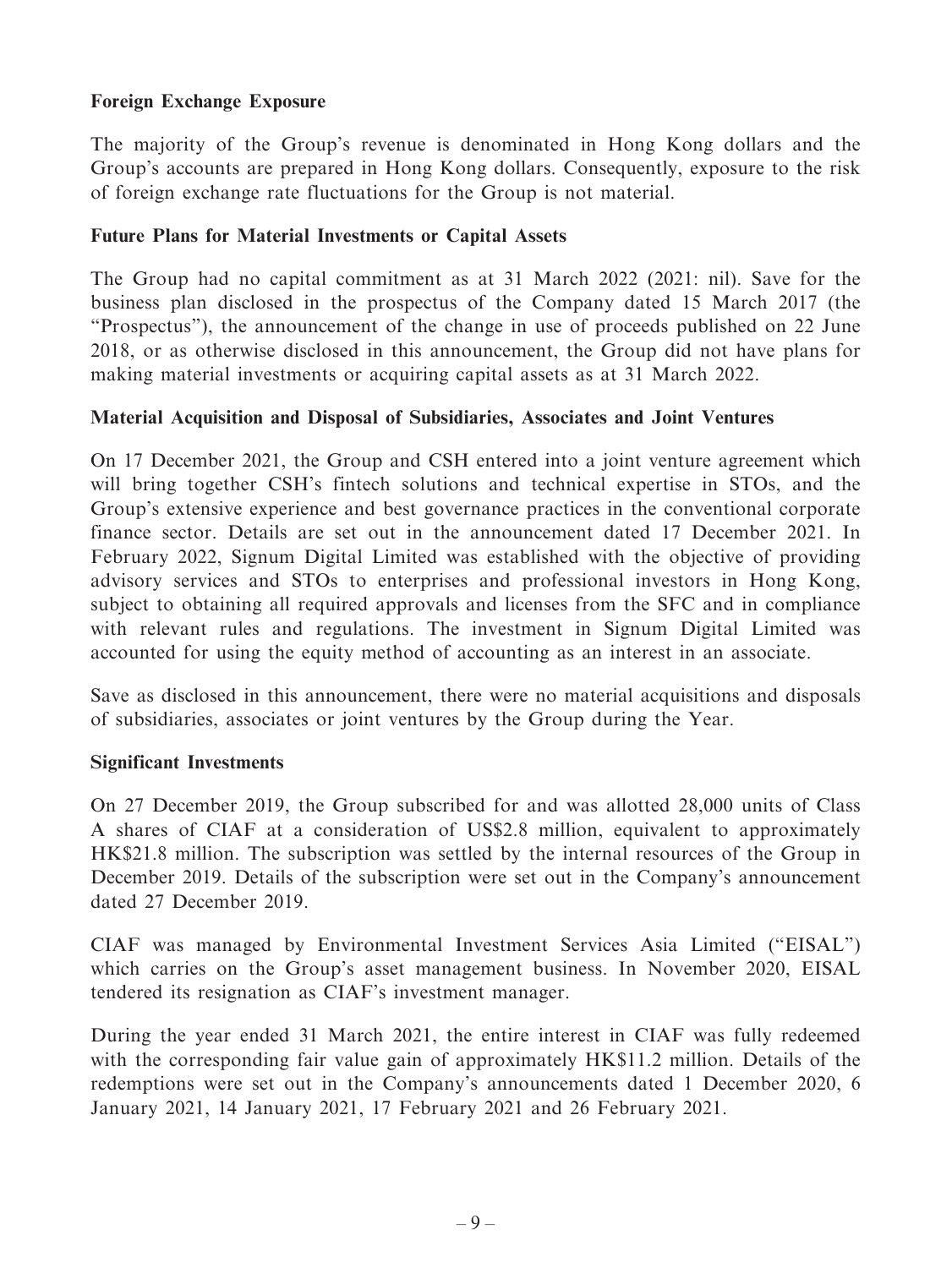Except for investments in subsidiaries and interest in an associate, the Group did not hold any significant investments during the Year.

### **Charge on Assets & Contingent Liabilities**

As at 31 March 2022, the Group did not have any charges on its assets (2021: nil) or material contingent liabilities (2021: nil).

### **Gearing Ratio**

As at 31 March 2022, the Group did not have any borrowings (2021: nil) and hence a gearing ratio is not applicable.

### **Dividend**

The board of Directors (the "Board") has recommended the payment of a final dividend of HK2.5 cents per Share for the Year (2021: HK3.8 cents per Share), subject to the approval of the shareholders at the forthcoming annual general meeting.

### **Record dates**

In order to be eligible to attend and vote at the forthcoming annual general meeting, all transfers of shares, accompanied by the relevant share certificates and transfer forms, must be lodged with the Company's branch share registrar in Hong Kong, Union Registrars Limited at Suites 3301–04, 33/F., Two Chinachem Exchange Square, 338 King's Road, North Point, Hong Kong for registration not later than 4:00 p.m. on Wednesday, 17 August 2022.

In order to qualify for the final dividend, all transfer forms accompanied by relevant share certificates must be lodged with the Company's branch share registrar in Hong Kong, Union Registrars Limited at Suites 3301–04, 33/F., Two Chinachem Exchange Square, 338 King's Road, North Point, Hong Kong for registration not later than 4:00 p.m. on Monday, 29 August 2022.

### **Treasury Policies**

The credit risk facing the Group is primarily attributable to bank balances and trade receivables. Bank balances are held with leading licensed banks in Hong Kong. The management of the Group regularly reviews the recoverable amount of each individual trade receivable to monitor prompt recovery and if necessary to make adequate impairment losses for irrecoverable amounts.

### **Employees and Remuneration Policies**

As at 31 March 2022, the Group employed 48 employees (2021: 50).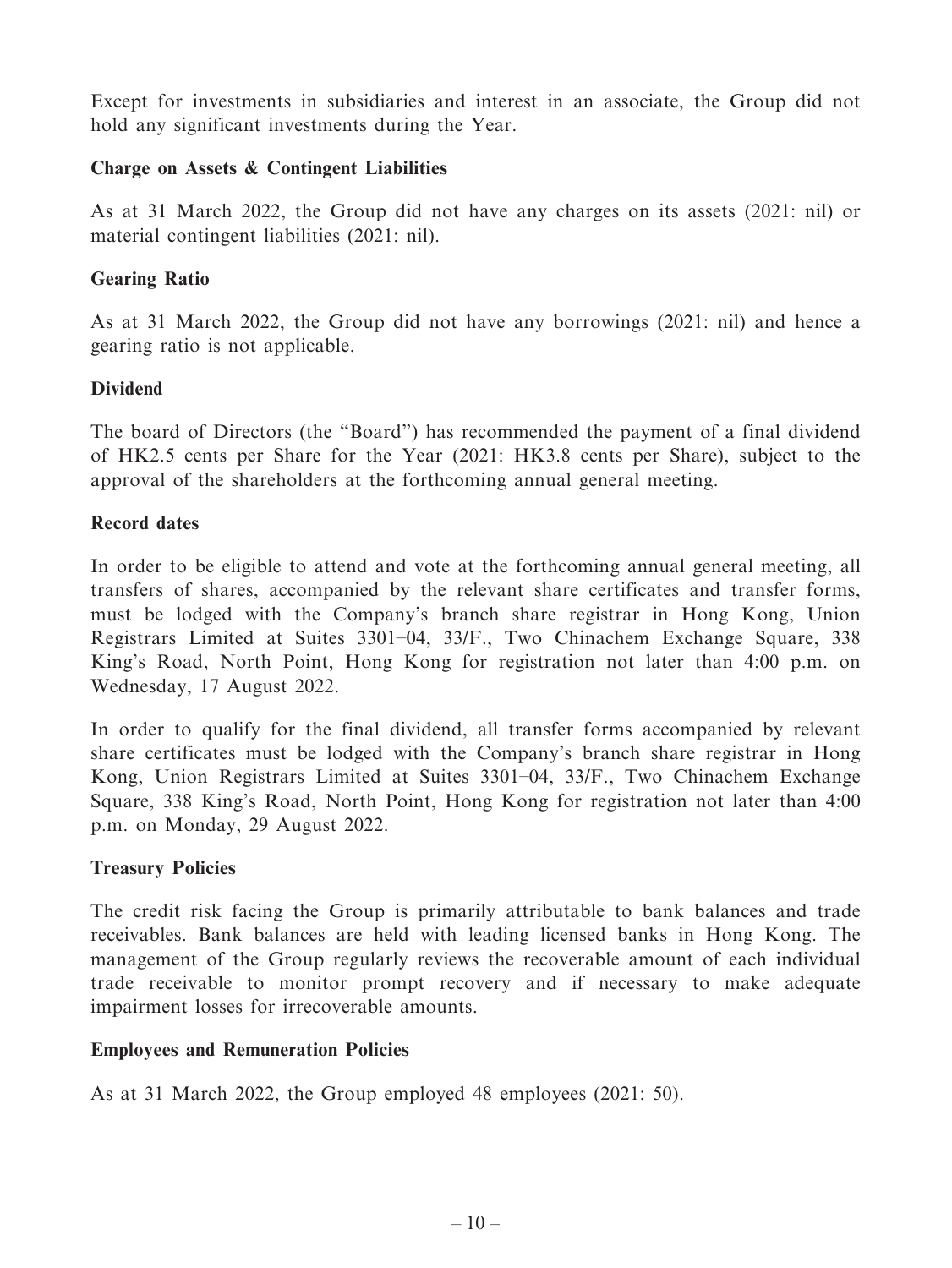For the Year, employee benefits costs of the Group (including the Directors' emoluments) were approximately HK\$52.7 million (2021: approximately HK\$53.1 million). Remuneration is determined with reference to market terms, the financial results of the Group and the performance, qualifications and experience of employees. Apart from basic remuneration, share options may be granted under the share option scheme of the Company to eligible employees by reference to the Group's performance as well as the individual's contribution. The Directors believe that the compensation packages offered by the Group to its staff are competitive in comparison with market standards and practices. The Group has also developed training programs for its management and employees to ensure they remain properly trained.

### **Update of Business Progress and Use of Proceeds**

The majority of the business objectives as stated in the Prospectus and the announcement of the change in use of proceeds published on 22 June 2018 were accomplished as at 31 March 2019 except for the enhancement of the Group's information technology systems. As at 31 March 2022, the enhancement of the Group's information technology ("IT") infrastructure and the implementation of the business continuity plan was completed, but further upgrading and updating of IT will be a continuing requirement.

The net proceeds from the Group's listing on GEM of the Stock Exchange on 28 March 2017 (the "Listing") were approximately HK\$55.9 million and approximately HK\$27.7 million was utilised for the year ended 31 March 2018. On 22 June 2018, the Group announced a change in use of net proceeds of approximately HK\$28.2 million and approximately HK\$25.9 million was utilised in accordance with that announcement for the year ended 31 March 2020.

As at 31 March 2022, remaining proceeds of approximately HK\$1.1 million were unutilised and are expected to be used for further upgrading and updating of IT for the year ending 31 March 2023.

As disclosed in the Prospectus, to the extent that the net proceeds from the Listing were not immediately required for the above purposes, they were placed on short-term interest bearing deposits with authorised financial institutions in Hong Kong.

### **Principal Risks and Uncertainties**

The key risks and uncertainties to which the Group is subject are summarised as follows:

- (i) The main operating subsidiary of the Group at present is SCL and any material disruptions to the business of SCL would adversely affect the business, results of operations and financial position of the Group;
- (ii) The revenue of the Group is difficult to predict and may be volatile in any given reporting period owing to market conditions affecting the pipeline of transactions and the timing of transaction completions and hence recognition of revenue;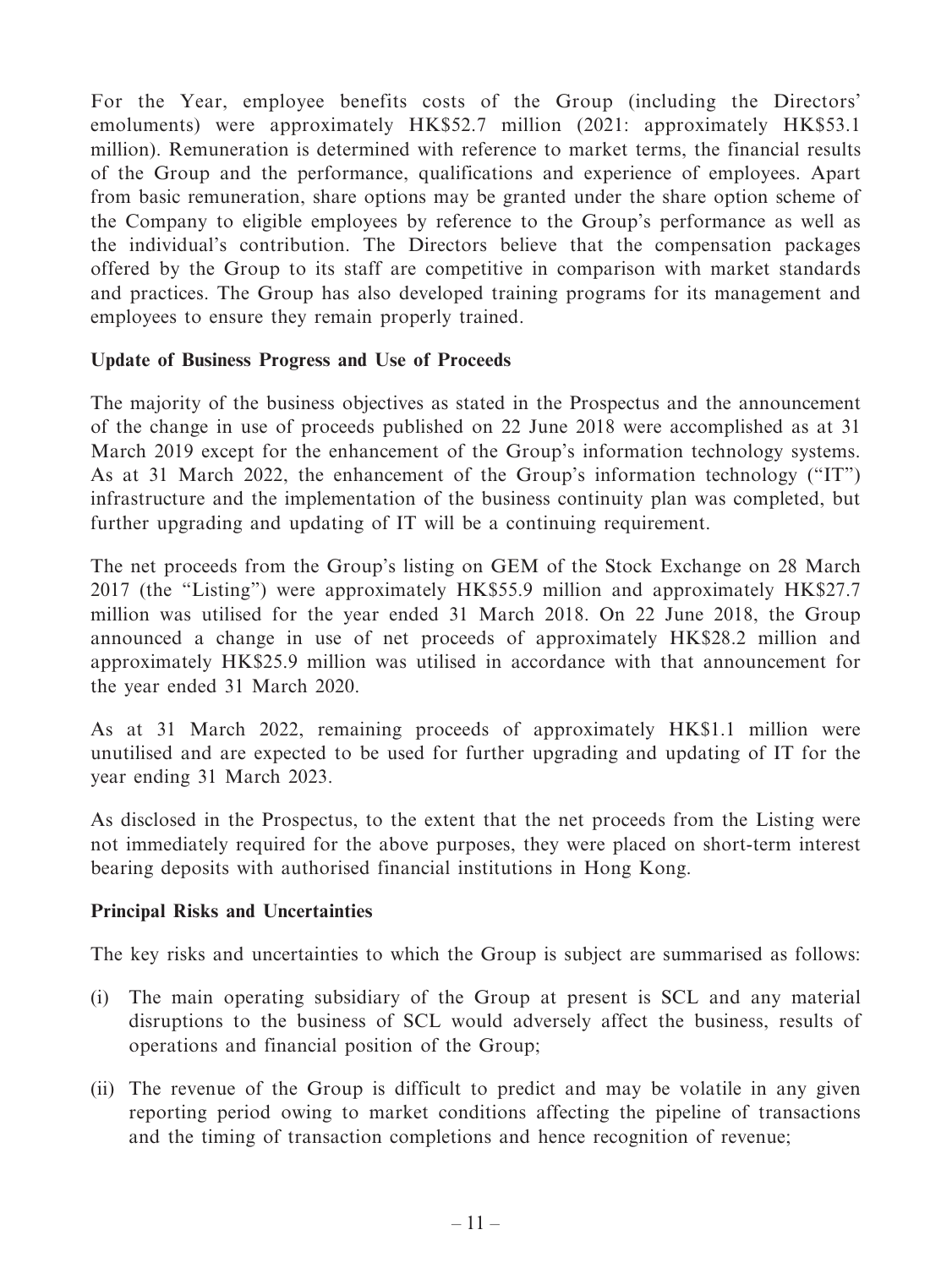- (iii) Profit margins may be squeezed both by competition driving down fee levels and inflation increasing operating costs;
- (iv) Delays or terminations of transactions or defaults or delays in payments by clients may have an adverse impact on the Group's financial performance;
- (v) SCL is reliant on key management personnel to conduct its business. Failure to retain and motivate them or to attract suitable replacements would have an adverse impact on operations;
- (vi) The Group may be exposed to risks from equity capital markets business in cases where securities underwritten by the Group are undersubscribed or placing exercises fail to complete. No underwriting obligations were outstanding as at 31 March 2022;
- (vii) The trademark used by SCL is subject to the trademark usage agreement and such non-exclusive trademark may be adversely affected by acts of SGL;
- (viii) Potential employee misconduct could damage the Group's reputation, financial position and current and future business relationships with clients;
- (ix) Potential exposure to professional liability and litigation;
- (x) Future business plans may or may not materialise or may not materialise in full;
- (xi) The Group's internal control system may be subject to failures and limitations;
- (xii) The Group may experience failure in or disruption to its computer systems and data storage;
- (xiii) The Group is operating in a strictly regulated business environment, and any noncompliance with rules and regulations may have material and adverse impact and consequences;
- (xiv) The corporate finance industry in Hong Kong has a significant number of existing participants and potential new entrants, and is in general highly competitive; and
- (xv) The Group may incur losses as it invests time and funds into funding new projects for its asset management business and into developing its STO business.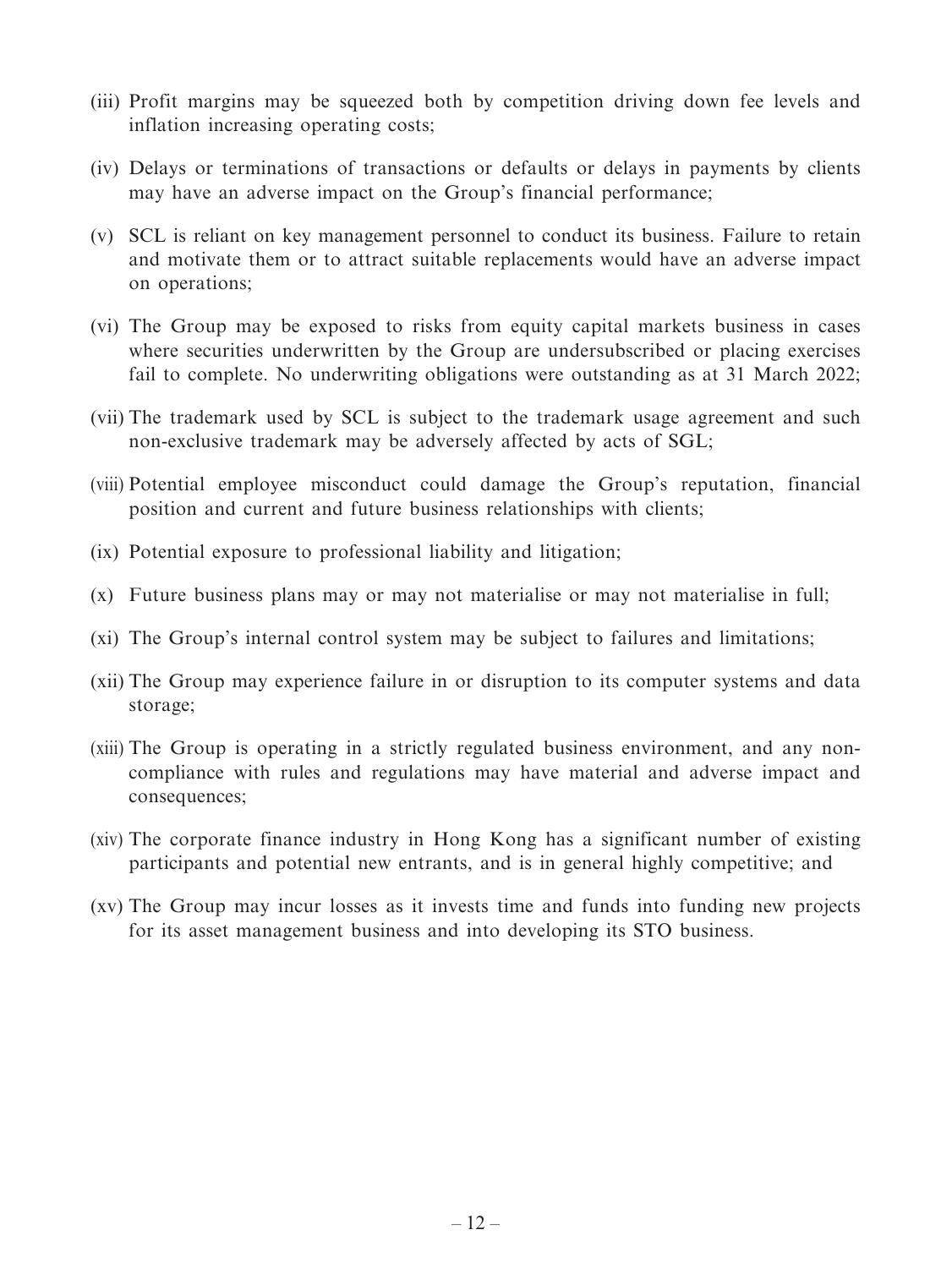## **COMPLIANCE WITH RELEVANT LAWS AND REGULATIONS**

The Company is an investment holding company listed on GEM of the Stock Exchange. The Group's operations are carried out by its operating subsidiaries, SCL and EISAL in Hong Kong, and Somerley Capital (Beijing) Limited in Beijing. SCL and EISAL are licensed by the Securities and Futures Commission in Hong Kong, and are subject to applicable laws, regulations and codes of relevant regulatory authorities in Hong Kong, such as the SFO and Anti-Money Laundering and Counter-Terrorist Financing Ordinance (Chapter 615 of the Laws of Hong Kong). During the Year and up to the date of this announcement, the Group has complied with all the relevant laws and regulations in Hong Kong and China in all material respects in respect of the business operations of the Group.

## **OUTLOOK AND PROSPECTS**

Headwinds were increasingly felt during 2021–22 and are proving persistent at the start of 2022–23. The Group's turnover in April/May 2022 has reflected a generally lower level of activity being experienced in the Hong Kong corporate finance market. In addition to rising interest rates and travel restrictions limiting marketing efforts, continuing weakness in the stock market is dampening 'animal spirits', affecting both equity fund-raising (and with it the Group's CA appointments) and mergers and acquisitions activity. Nevertheless, the Directors are confident that the Group can maintain its leading advisory market share and remain optimistic that activity will pick up later in the year. In the meantime, the Directors will seriously consider the opportunity to devote time to push forward in fintech and digital finance.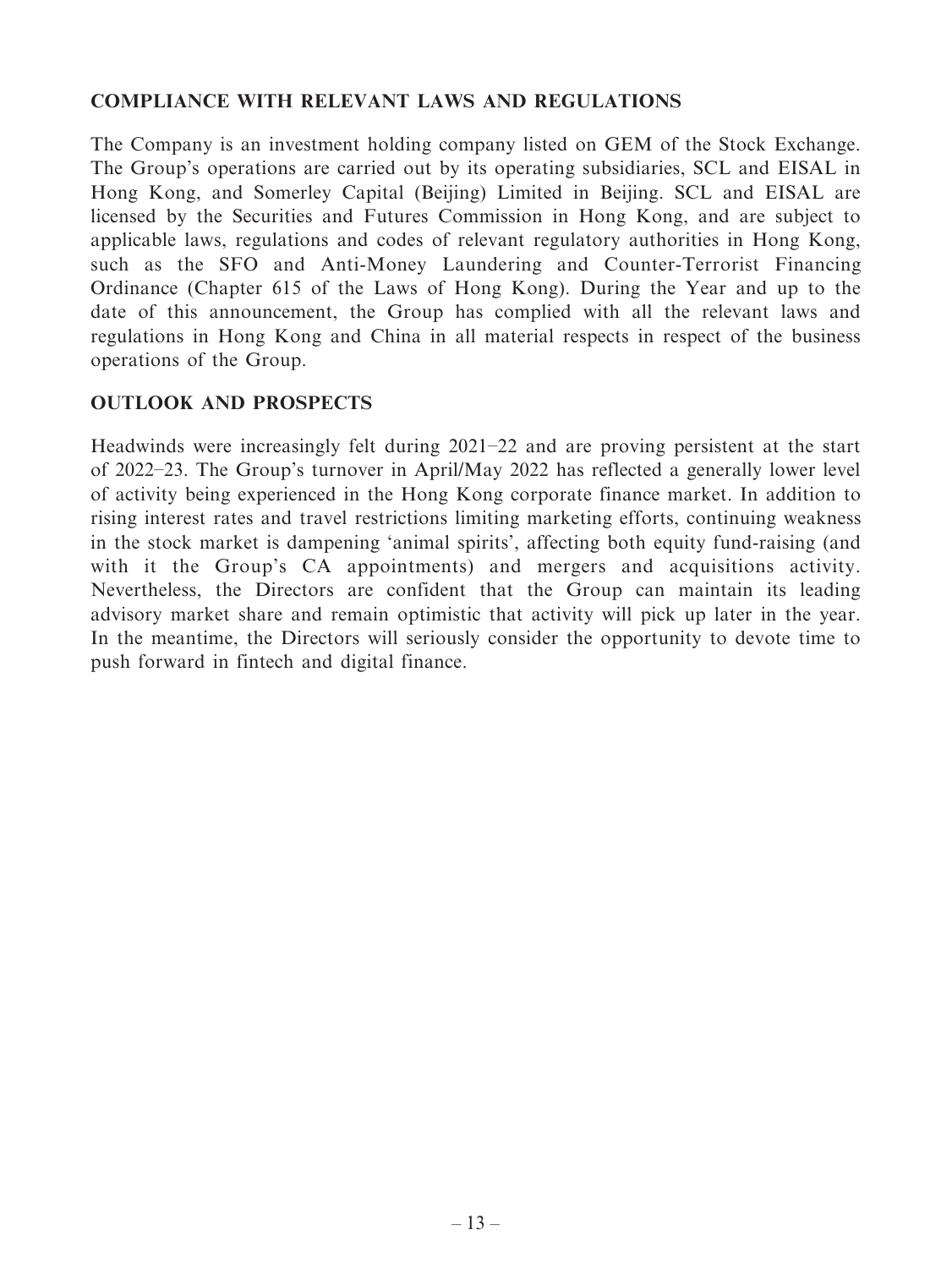## **THE FINANCIAL STATEMENTS ANNUAL RESULTS**

The Board announces that the audited consolidated results of the Group for the Year, together with the comparative audited figures for the previous corresponding period in 2021, are as follows:

## **CONSOLIDATED STATEMENT OF PROFIT OR LOSS AND OTHER COMPREHENSIVE INCOME**

For the year ended 31 March 2022

|                                                                             |                | 2022            | 2021            |
|-----------------------------------------------------------------------------|----------------|-----------------|-----------------|
|                                                                             | <b>NOTES</b>   | <b>HK\$'000</b> | <b>HK\$'000</b> |
| Revenue                                                                     | $\overline{4}$ | 68,175          | 75,456          |
| Other income                                                                | 5              | 1,608           | 1,317           |
|                                                                             |                | 69,783          | 76,773          |
| Employee benefits costs                                                     |                | (52, 689)       | (53, 147)       |
| Fair value gain on financial assets at fair value<br>through profit or loss |                | 298             | 11,171          |
| Depreciation                                                                |                | (9,181)         | (11,200)        |
| Introduction expenses                                                       |                | (1,019)         | (435)           |
| Share of loss of an associate                                               |                | (4)             |                 |
| Finance cost on lease liabilities                                           |                | (362)           | (256)           |
| Impairment loss recognised in respect of                                    |                |                 |                 |
| intangible asset                                                            | 12             |                 | (4,500)         |
| Impairment loss recognised in respect of goodwill                           | 11             |                 | (1, 123)        |
| Other operating expenses                                                    |                | (10, 584)       | (10, 407)       |
| (Loss) profit before tax                                                    | 6              | (3,758)         | 6,876           |
| Income tax (expense) credit                                                 | $\overline{7}$ | (98)            | 472             |
| (Loss) profit for the year                                                  |                | (3,856)         | 7,348           |
| Other comprehensive income                                                  |                |                 |                 |
| Item that may be reclassified subsequently to profit<br>or loss:            |                |                 |                 |
| Exchange differences arising on translation of                              |                |                 |                 |
| financial statements of foreign operations                                  |                | 17              | 78              |
| Total comprehensive (expense) income for the year                           |                | (3,839)         | 7,426           |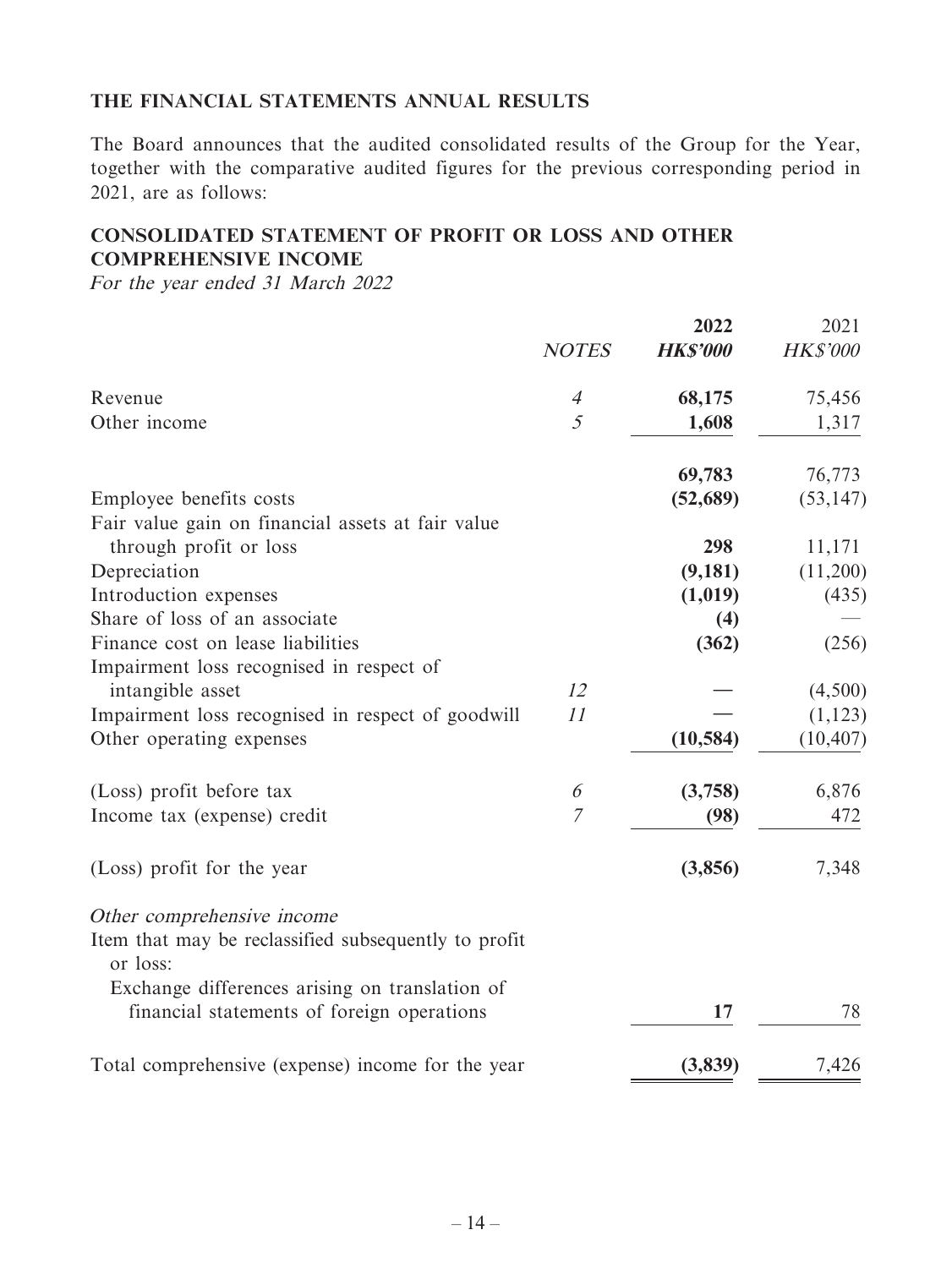|                                                                       | <b>NOTES</b> | 2022<br><b>HK\$'000</b> | 2021<br><b>HK\$'000</b> |
|-----------------------------------------------------------------------|--------------|-------------------------|-------------------------|
| (Loss) profit for the year attributable to:                           |              |                         |                         |
| Owners of the Company                                                 |              | (3,637)                 | 8,540                   |
| Non-controlling interests                                             |              | (219)                   | (1,192)                 |
|                                                                       |              | (3,856)                 | 7,348                   |
| Total comprehensive (expense) income for the year<br>attributable to: |              |                         |                         |
| Owners of the Company                                                 |              | (3,620)                 | 8,618                   |
| Non-controlling interests                                             |              | (219)                   | (1, 192)                |
|                                                                       |              | (3,839)                 | 7,426                   |
| (Loss) earnings per share                                             |              |                         |                         |
| — basic (HK cents)                                                    | 9            | (2.56)                  | 6.03                    |
| — diluted (HK cents)                                                  | 9            | (2.56)                  | 5.83                    |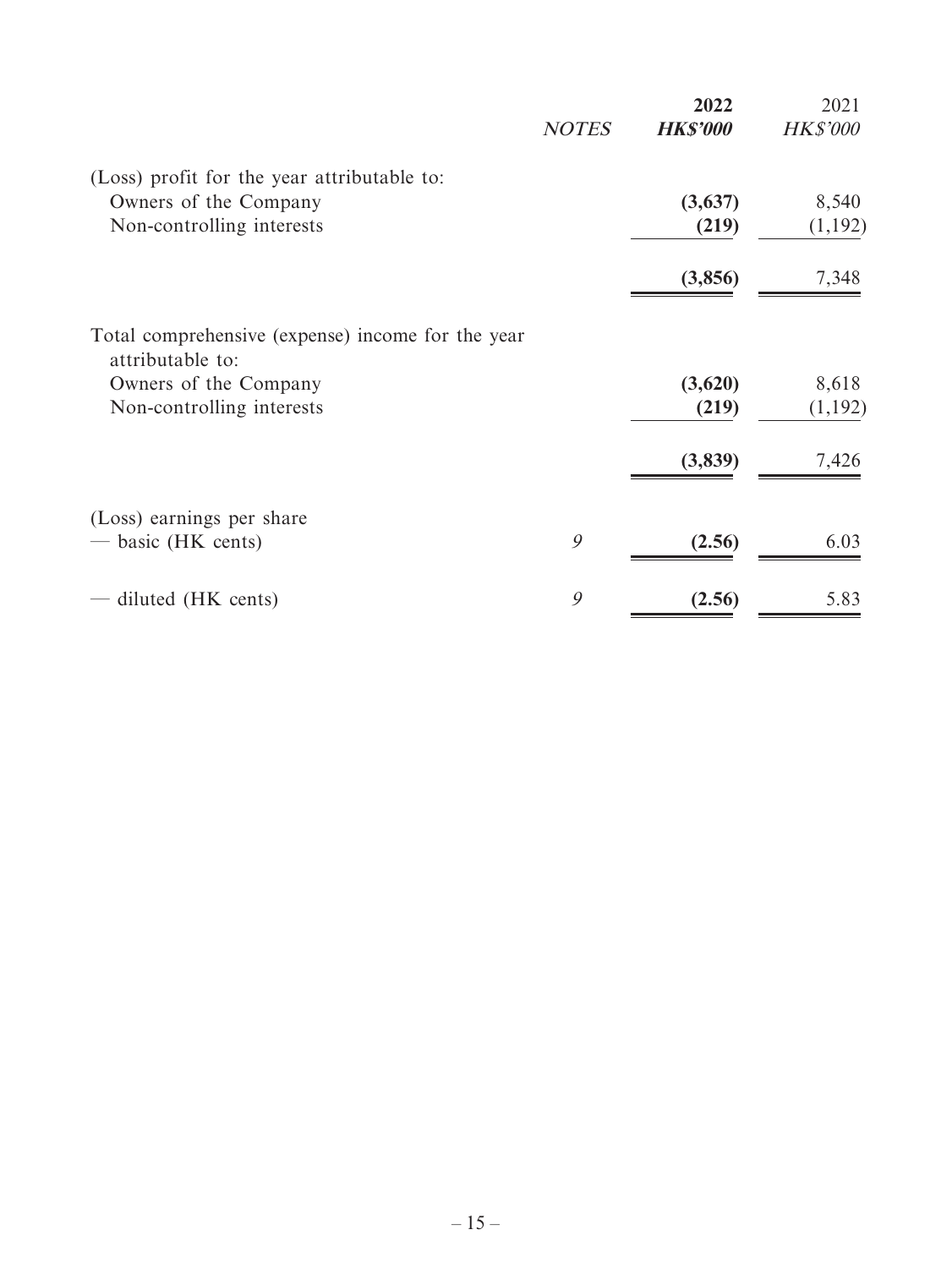## **CONSOLIDATED STATEMENT OF FINANCIAL POSITION**

As at 31 March 2022

|                                                                                       | <b>NOTES</b> | 2022<br><b>HK\$'000</b> | 2021<br><b>HK\$'000</b> |
|---------------------------------------------------------------------------------------|--------------|-------------------------|-------------------------|
| Non-current assets                                                                    |              |                         |                         |
| Property and equipment                                                                |              | 1,787                   | 1,421                   |
| Right-of-use assets                                                                   | 10           | 14,860                  | 3,729                   |
| Goodwill                                                                              | 11           |                         |                         |
| Intangible asset                                                                      | 12           | 1,500                   | 1,500                   |
| Interest in an associate                                                              |              | 776                     |                         |
| Rental deposit                                                                        | 13           | 2,071                   | 234                     |
| Financial asset at fair value through                                                 |              |                         |                         |
| profit or loss                                                                        | 14           | 1,566                   |                         |
| Deferred tax assets                                                                   |              | 104                     | 127                     |
|                                                                                       |              | 22,664                  | 7,011                   |
| Current assets                                                                        |              |                         |                         |
| Trade receivables                                                                     | 13           | 5,637                   | 7,486                   |
| Prepayments, deposits and other receivables<br>Financial assets at fair value through | 13           | 8,480                   | 4,839                   |
| profit or loss                                                                        | 14           | 3,817                   | $\mathbf{1}$            |
| Tax recoverable                                                                       |              | 546                     |                         |
| Cash and cash equivalents                                                             |              | 75,028                  | 96,478                  |
|                                                                                       |              | 93,508                  | 108,804                 |
| Current liabilities                                                                   |              |                         |                         |
| Contract liability                                                                    |              | 181                     | 323                     |
| Other payables and accruals                                                           |              | 1,754                   | 4,126                   |
| Amount due to an associate                                                            |              | 763                     |                         |
| Lease liabilities                                                                     | 10           | 6,917                   | 3,238                   |
| Provision for reinstatement cost                                                      |              |                         | 2,300                   |
| Tax payable                                                                           |              |                         | 363                     |
|                                                                                       |              | 9,615                   | 10,350                  |
| Net current assets                                                                    |              | 83,893                  | 98,454                  |
| Total assets less current liabilities                                                 |              | 106,557                 | 105,465                 |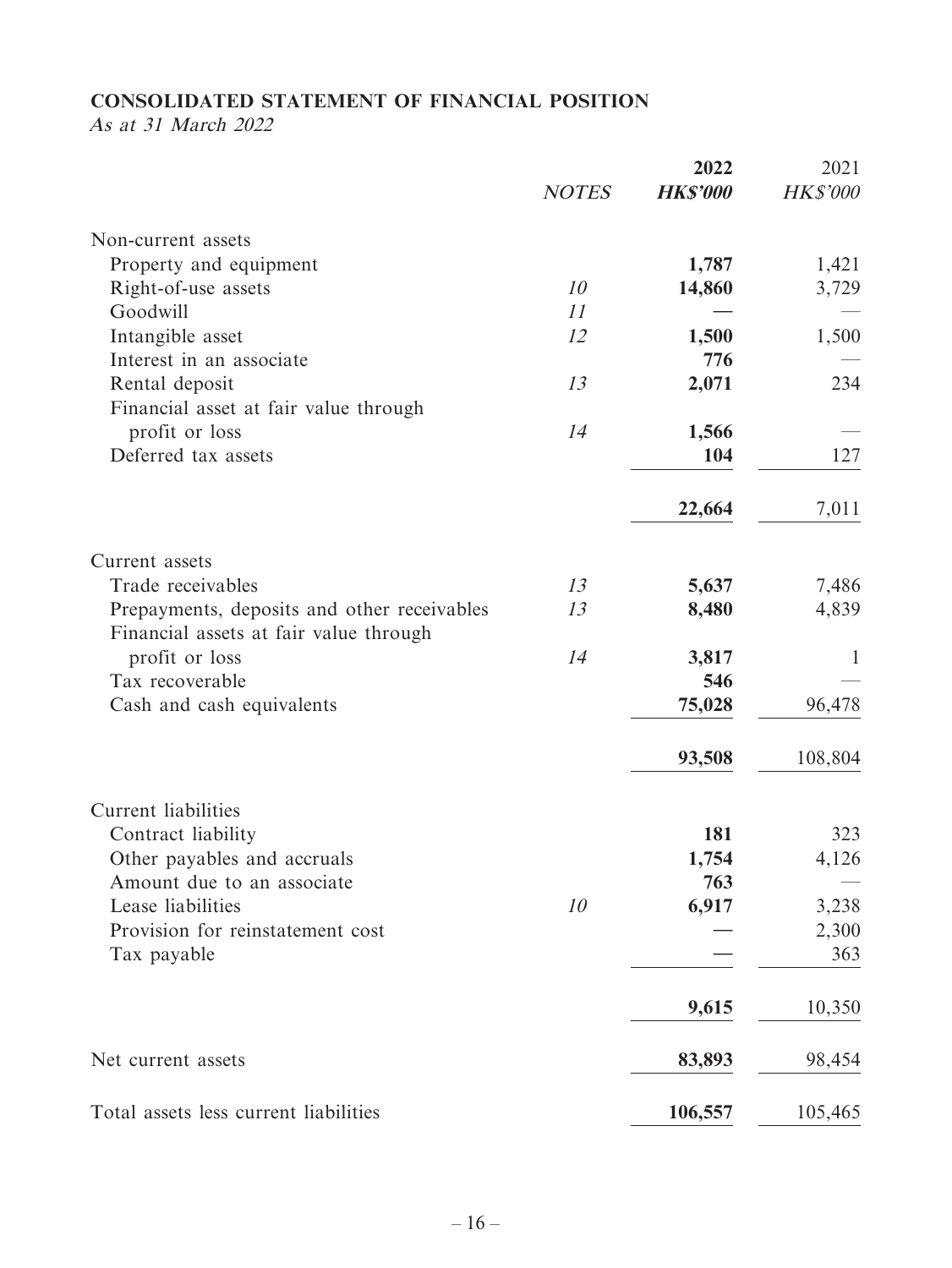|                                              |              | 2022            | 2021            |
|----------------------------------------------|--------------|-----------------|-----------------|
|                                              | <b>NOTES</b> | <b>HK\$'000</b> | <b>HK\$'000</b> |
| Non-current liabilities                      |              |                 |                 |
| Lease liabilities                            | 10           | 8,366           | 545             |
| Provision for long service payment           |              | 230             | 130             |
| Provision for reinstatement cost             |              | 2,300           |                 |
| Deferred tax liabilities                     |              | 247             | 247             |
|                                              |              | 11,143          | 922             |
| Net assets                                   |              | 95,414          | 104,543         |
| Capital and reserves                         |              |                 |                 |
| Share capital                                | 15           | 1,424           | 1,419           |
| Reserves                                     |              | 93,733          | 102,719         |
| Equity attributable to owners of the Company |              | 95,157          | 104,138         |
| Non-controlling interests                    |              | 257             | 405             |
| Total equity                                 |              | 95,414          | 104,543         |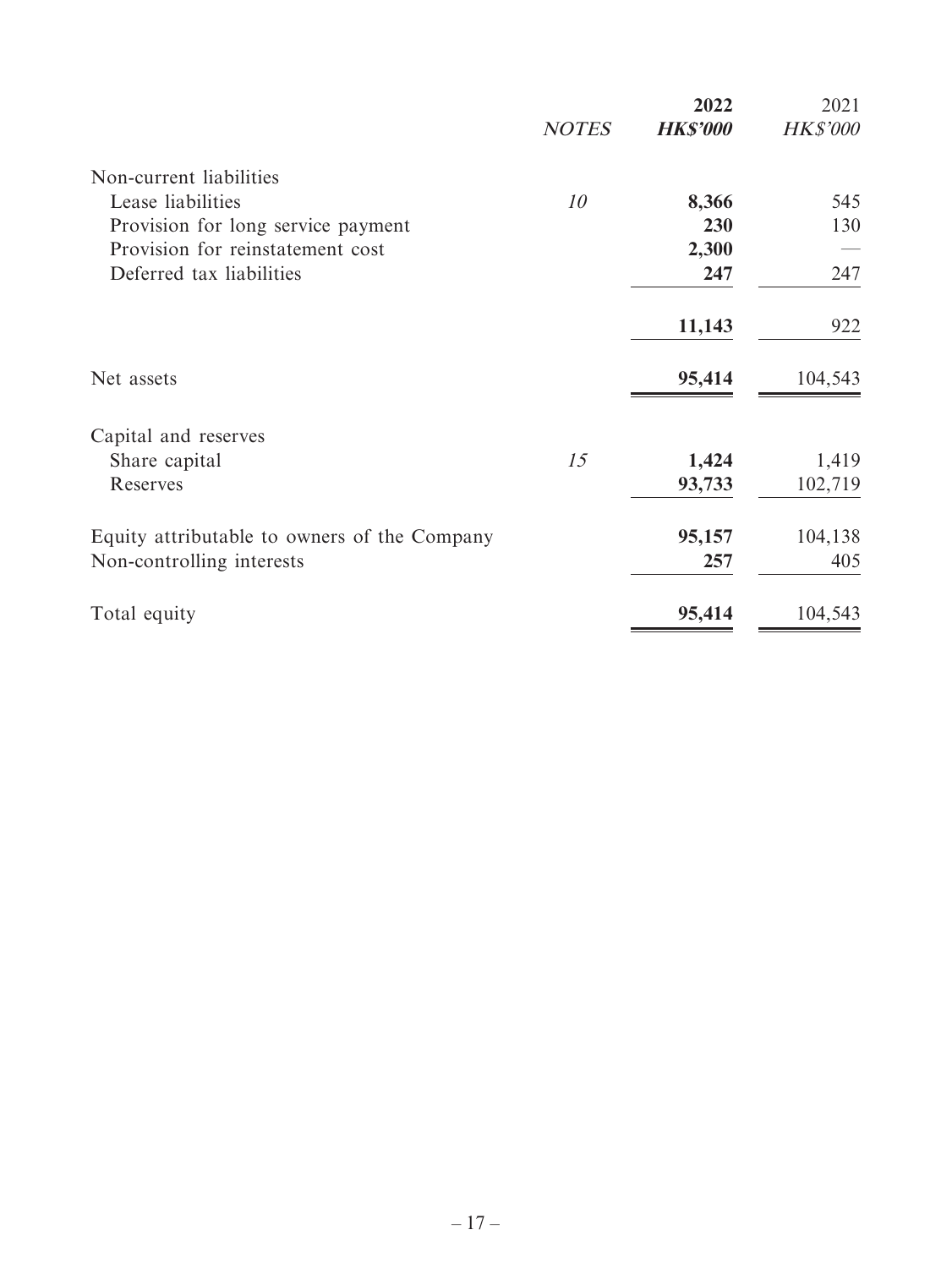## **NOTES**

## **1. GENERAL**

The Company was incorporated on 21 April 2016 in the Cayman Islands as an exempted company with limited liability under the Companies Law, Chapter 22 (Law 3 of 1961, as consolidated and revised) of the Cayman Islands and the shares of the Company are listed on GEM of The Stock Exchange of Hong Kong Limited (the "Stock Exchange"). Its parent and ultimate holding company is Somerley Group Limited ("SGL"), a company incorporated in Hong Kong with limited liabilities. The addresses of the registered office and the principal place of business of the Company are disclosed in the corporate information section to the annual report.

The Company is principally engaged in investment holding. The Group's operating subsidiaries are mainly engaged in the provision of corporate finance advisory services and asset management services.

These consolidated financial statements are presented in Hong Kong dollars ("HK\$") which is the same as the functional currency of the Company and all values are rounded to the nearest thousand except when otherwise indicated.

## **2. APPLICATION OF NEW AND AMENDMENTS TO HONG KONG FINANCIAL REPORTING STANDARDS ("HKFRSs")**

In the current year, the Group has applied, for the first time, the following amendments to Hong Kong Financial Reporting Standards ("HKFRSs") issued by the Hong Kong Institute of Certified Public Accountants (the "HKICPA") which are effective for the Company's financial year beginning on 1 April 2021:

| Amendment to HKFRS 16<br>Covid-19-Related Rent Concessions beyond    |  |
|----------------------------------------------------------------------|--|
| 30 June 2021                                                         |  |
| Amendments to HKFRS 9,<br>Interest Rate Benchmark Reform $-$ Phase 2 |  |
| Hong Kong Accounting Standard                                        |  |
| ("HKAS") 39, HKFRS 7,                                                |  |
| HKFRS 4 and HKFRS 16                                                 |  |

The application of the amendments to HKFRSs has had no material impact on the Group's financial performance and position for the current and prior years and/or on the disclosures set out in these consolidated financial statements.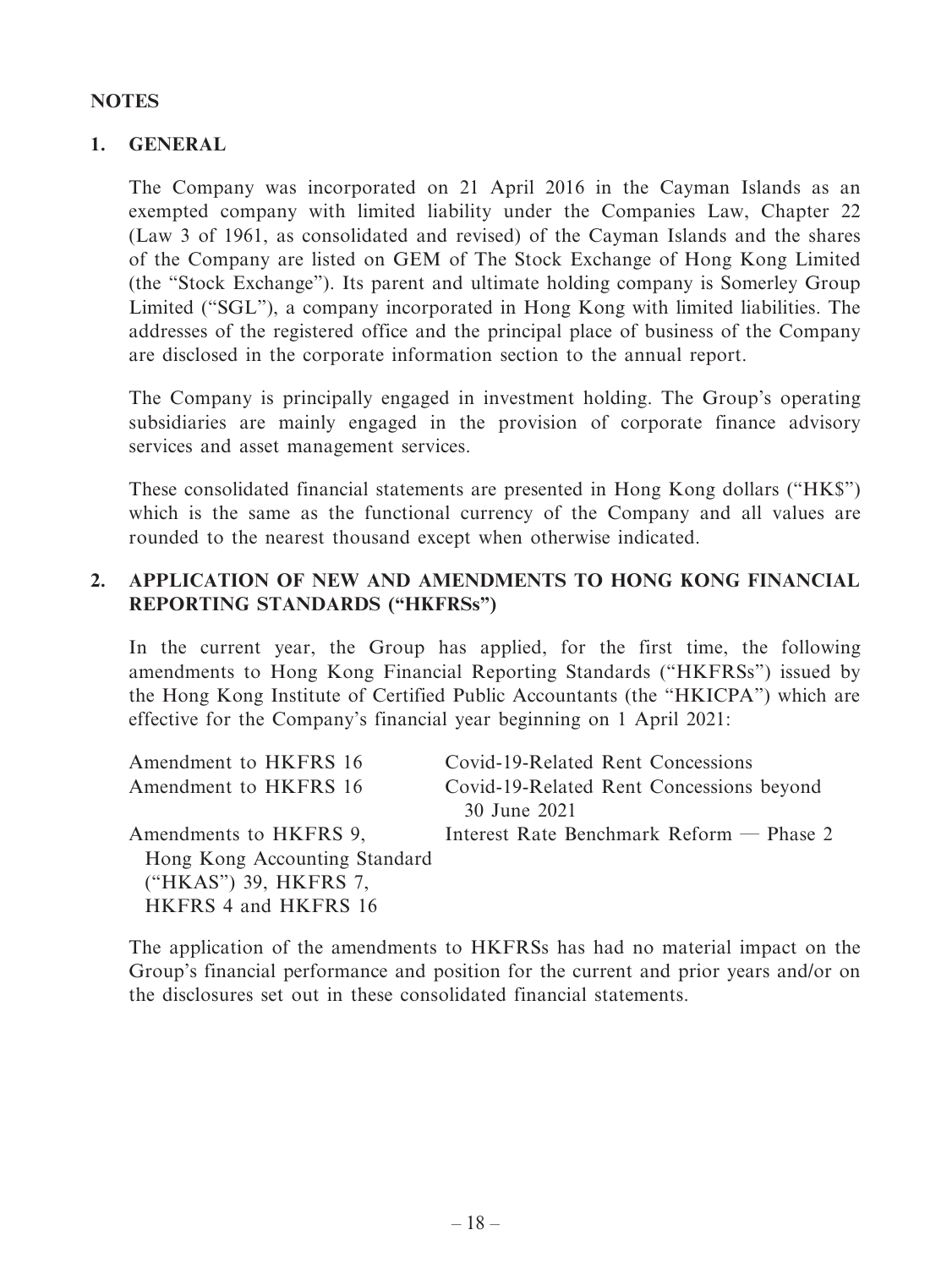### **New and amendments to HKFRSs issued but not yet effective**

The Group has not early applied the following new and amendments to HKFRSs that have been issued but are not yet effective:

| HKFRS 17                          | Insurance Contracts and related Amendments <sup>2</sup>                     |
|-----------------------------------|-----------------------------------------------------------------------------|
| Amendments to HKFRS 3             | Reference to Conceptual Framework <sup>1</sup>                              |
| Amendments to HKFRS 10 and        | Sale or Contribution of Assets between an                                   |
| HKAS <sub>28</sub>                | Investor and its Associate or Joint Venture <sup>3</sup>                    |
| Amendments to HKAS 1              | Classification of Liabilities as Current or                                 |
|                                   | Non-current and the related amendments to                                   |
|                                   | Hong Kong Interpretation 5 (2020)                                           |
|                                   | Presentation of Financial Statements-                                       |
|                                   | Classification by the Borrower of a Term                                    |
|                                   | Loan that Contains a Repayment on Demand                                    |
|                                   | Clause <sup>2</sup>                                                         |
| Amendments to HKAS 1 and          | Disclosure of Accounting Policies <sup>2</sup>                              |
| <b>HKFRS</b> Practice Statement 2 |                                                                             |
| Amendments to HKAS 8              | Definition of Accounting Estimates <sup>2</sup>                             |
| Amendments to HKAS 12             | Deferred Tax related to Assets and Liabilities                              |
|                                   | arising from a Single Transaction <sup>2</sup>                              |
| Amendments to HKAS 16             | Property, plant and Equipment: Proceeds before<br>Intended Use <sup>1</sup> |
| Amendments to HKAS 37             | Onerous Contracts - Cost of Fulfilling a<br>Contract <sup>1</sup>           |
| Amendments to HKFRSs              | Annual Improvements to HKFRSs 2018-2020<br>cycle <sup>1</sup>               |

1 Effective for annual periods beginning on or after 1 January 2022.

2 Effective for annual periods beginning on or after 1 January 2023.

3 Effective for annual periods beginning on or after a date to be determined.

The directors of the Company anticipate that, the application of the new and amendments to HKFRSs will have no material impact on the financial performance and position for the current and prior period and disclosure set out in the consolidated financial statements.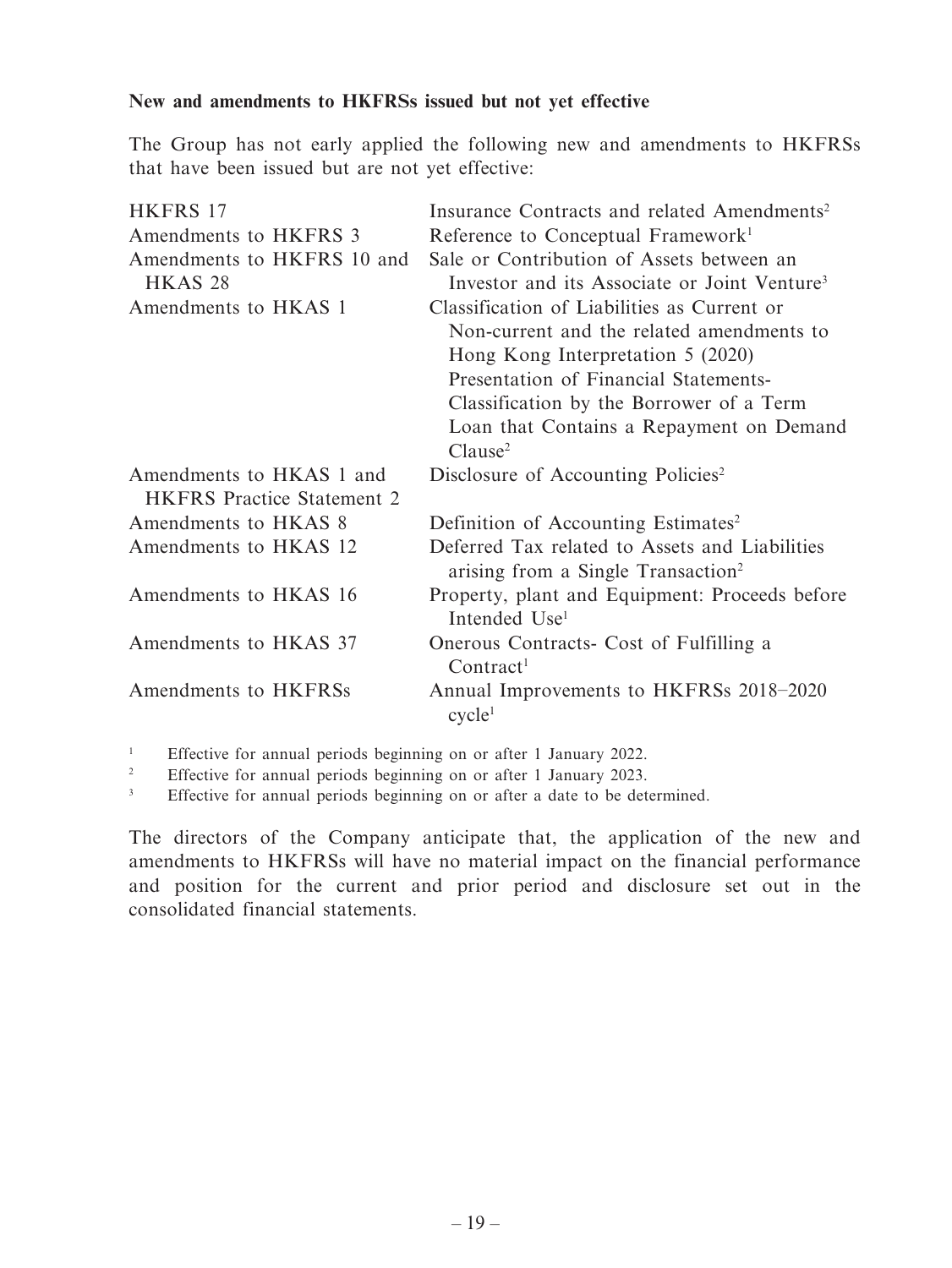### **3. SEGMENT INFORMATION**

Information reported to the management of the Group, being the chief operating decision maker, for the purposes of resource allocation and assessment of segment performance focuses on types of services provided. The directors of the Company have chosen to organise the Group around differences in services.

During the year ended 31 March 2022 and 2021, the directors of the Company have organised the Group into different segments by types of services provided.

Specifically, the Group's reportable segments are as follows:

- 1. Corporate finance advisory service
- 2. Asset management service

The following is an analysis of the Group's revenue and results by reportable and operating segment.

|                                                              | For the year ended 31 March 2022 |                 | For the year ended 31 March 2021 |                 |                     |                 |
|--------------------------------------------------------------|----------------------------------|-----------------|----------------------------------|-----------------|---------------------|-----------------|
|                                                              | Corporate                        |                 |                                  | Corporate       |                     |                 |
|                                                              | finance                          | Asset           |                                  | finance         | Asset               |                 |
|                                                              | advisory                         | management      |                                  |                 | advisory management |                 |
|                                                              | service                          | service         | <b>Total</b>                     | service         | service             | Total           |
|                                                              | <b>HK\$'000</b>                  | <b>HK\$'000</b> | <b>HK\$'000</b>                  | <b>HK\$'000</b> | <b>HK\$'000</b>     | <b>HK\$'000</b> |
| Segment revenue                                              | 68,175                           |                 | 68,175                           | 75,009          | 447                 | 75,456          |
| Segment (loss) profit                                        | (492)                            | (1, 465)        | (1,957)                          | 5,853           | (7, 736)            | (1,883)         |
| Fair value gain on financial<br>assets at fair value through |                                  |                 |                                  |                 |                     |                 |
| profit or loss                                               |                                  |                 | 298                              |                 |                     | 11,171          |
| Share of loss of an associate                                |                                  |                 | (4)                              |                 |                     |                 |
| Corporate and other                                          |                                  |                 |                                  |                 |                     |                 |
| unallocated expenses                                         |                                  |                 | (2,095)                          |                 |                     | (2, 412)        |
| (Loss) profit before tax                                     |                                  |                 | (3,758)                          |                 |                     | 6,876           |

The accounting policies of the operating segments are the same as the Group's accounting policies. Segment (loss) profit represents the (loss resulted) profit earned from each segment without allocation of fair value gain on financial assets at fair value through profit or loss, share of result of an associate, certain bank interest income, finance cost and central administration costs. This is the measure reported to the chief operating decision makers for the purposes of resource allocation and performance assessment.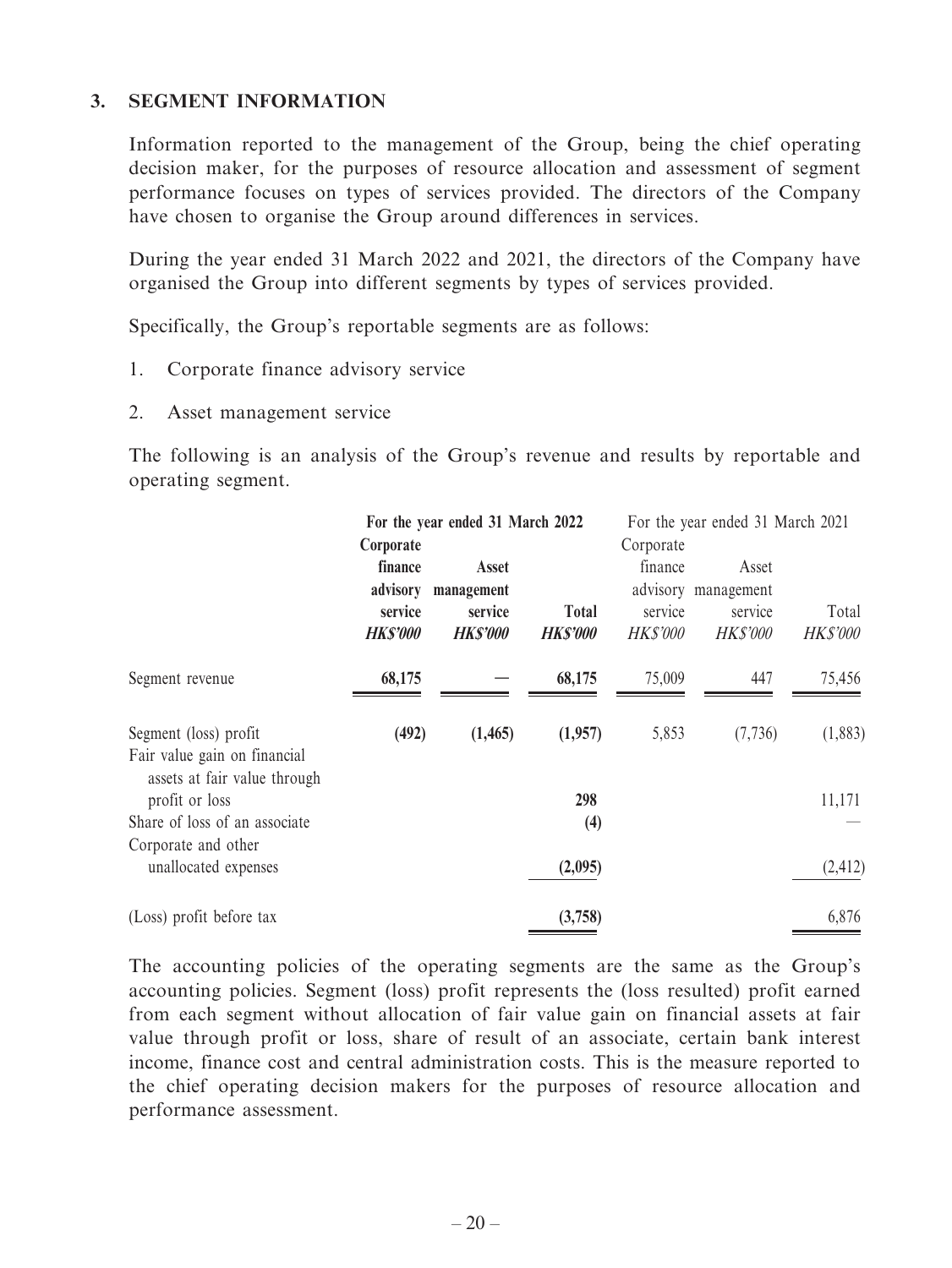### **Segment assets and liabilities**

|                                                     | For the year ended 31 March 2022 |                            |                                 | For the year ended 31 March 2021 |                            |                          |
|-----------------------------------------------------|----------------------------------|----------------------------|---------------------------------|----------------------------------|----------------------------|--------------------------|
|                                                     | Corporate<br>finance             | <b>Asset</b>               |                                 | Corporate<br>finance             | Asset                      |                          |
|                                                     | advisory                         | management                 |                                 |                                  | advisory management        |                          |
|                                                     | service<br><b>HK\$'000</b>       | service<br><b>HK\$'000</b> | <b>Total</b><br><b>HK\$'000</b> | service<br><b>HK\$'000</b>       | service<br><b>HK\$'000</b> | Total<br><b>HK\$'000</b> |
| Segment assets                                      | 62,275                           | 3,073                      | 65,348                          | 58,299                           | 3,237                      | 61,536                   |
| Elimination of inter-segment<br>receivables         |                                  |                            | (467)                           |                                  |                            | (92)                     |
| Corporate and other<br>unallocated assets           |                                  |                            | 51,291                          |                                  |                            | 54,371                   |
| Total assets                                        |                                  |                            | 116,172                         |                                  |                            | 115,815                  |
| Segment liabilities<br>Elimination of inter-segment | 16,490                           | 394                        | 16,884                          | 8,712                            | 667                        | 9,379                    |
| liabilities                                         |                                  |                            | (1,042)                         |                                  |                            | (1,292)                  |
| Corporate and other<br>unallocated liabilities      |                                  |                            | 4,916                           |                                  |                            | 3,185                    |
| Total liabilities                                   |                                  |                            | 20,758                          |                                  |                            | 11,272                   |

For the purposes of monitoring segment performance and allocating resources between segments:

- all assets are allocated to operating segments other than certain of property and equipment, certain right-of-use assets, interest in an associate, financial asset at fair value through profit or loss, cash and cash equivalents, prepayments, deposits and other receivables; and
- all liabilities are allocated to operating segments other than provision for reinstatement cost, certain of lease liabilities, other payables and accruals, amount due to an associate and tax payable.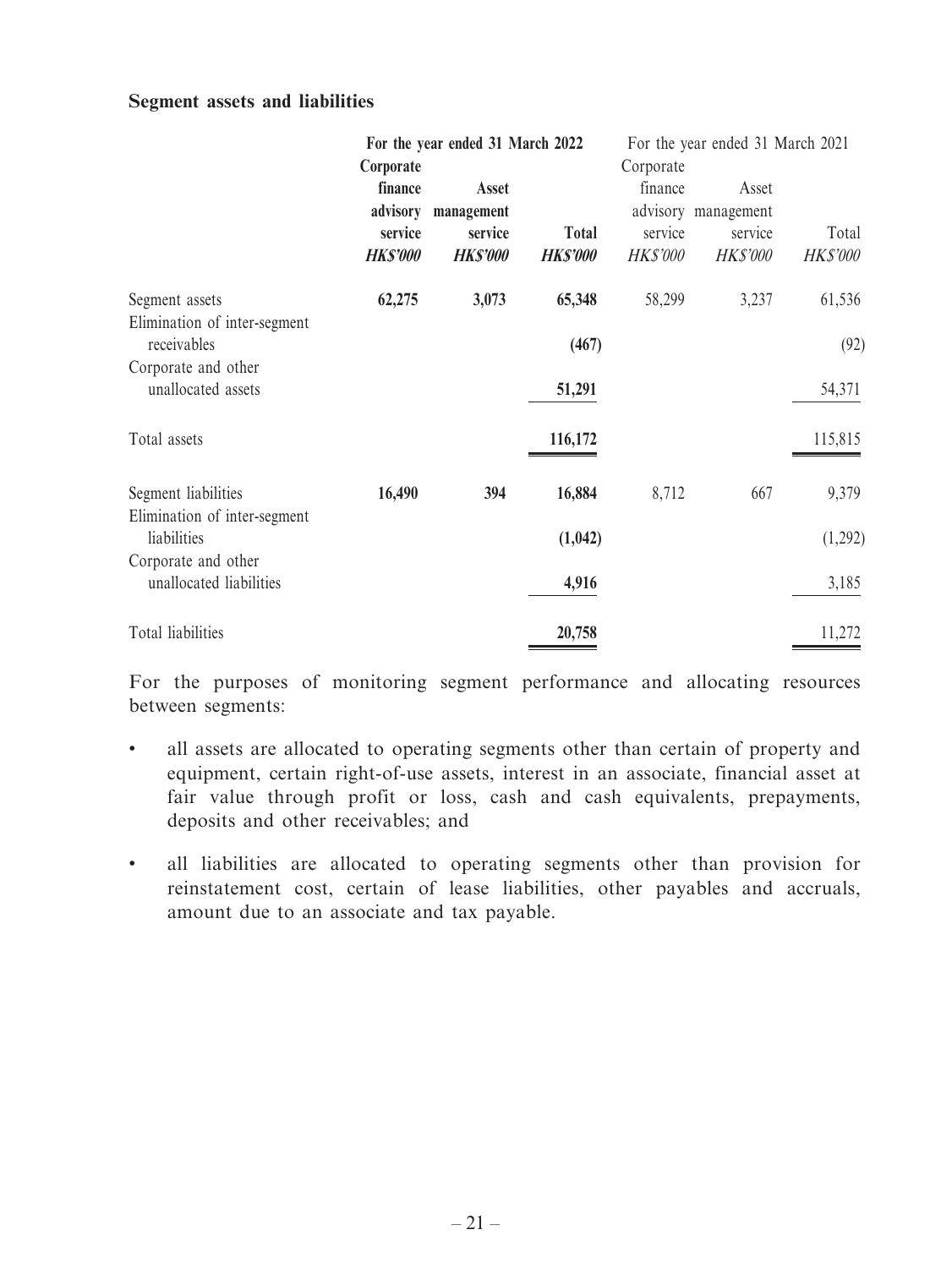# **Other segment information**

| For the year ended<br>31 March 2022                                                | Corporate<br>finance<br>advisory<br>service<br><b>HK\$'000</b> | <b>Asset</b><br>management<br>service<br><b>HK\$'000</b> | Corporate<br><b>HKS'000</b>  | <b>Total</b><br><b>HK\$'000</b> |
|------------------------------------------------------------------------------------|----------------------------------------------------------------|----------------------------------------------------------|------------------------------|---------------------------------|
| Amounts included in the<br>measure of segment profit or<br>loss or segment assets: |                                                                |                                                          |                              |                                 |
| Additions to property and<br>equipment                                             | 969                                                            |                                                          | 401                          | 1,370                           |
| Depreciation of property and<br>equipment                                          | 917                                                            |                                                          | 87                           | 1,004                           |
| Depreciation of right-of-use<br>assets                                             | 7,221                                                          | 331                                                      | 625                          | 8,177                           |
| Impairment loss recognised in<br>respect of trade receivables<br>Interest income   | 445<br>108                                                     |                                                          | 109                          | 445<br>217                      |
| Finance cost on lease liabilities                                                  | 330                                                            | ◢                                                        | 28                           | 362                             |
| For the year ended<br>31 March 2021                                                | Corporate<br>finance<br>advisory<br>service<br><b>HK\$'000</b> | Asset<br>management<br>service<br><b>HK\$'000</b>        | Corporate<br><b>HK\$'000</b> | Total<br><b>HK\$'000</b>        |
| Amounts included in the<br>measure of segment profit or<br>loss or segment assets: |                                                                |                                                          |                              |                                 |
| Additions to property and<br>equipment                                             | 214                                                            |                                                          |                              | 214                             |
| Depreciation of property and<br>equipment                                          | 840                                                            |                                                          | 202                          | 1,042                           |
| Depreciation of right-of-use<br>assets                                             | 9,106                                                          | 442                                                      | 610                          | 10,158                          |
| Impairment loss recognised in<br>respect of intangible asset                       |                                                                | 4,500                                                    |                              | 4,500                           |
| Impairment loss recognised in<br>respect of goodwill                               |                                                                | 1,123                                                    |                              | 1,123                           |
| Impairment loss recognised in<br>respect of trade receivables                      | 793                                                            |                                                          |                              | 793                             |
| Interest income<br>Finance cost on lease liabilities                               | 61<br>228                                                      | 17                                                       | 62<br>11                     | 123<br>256                      |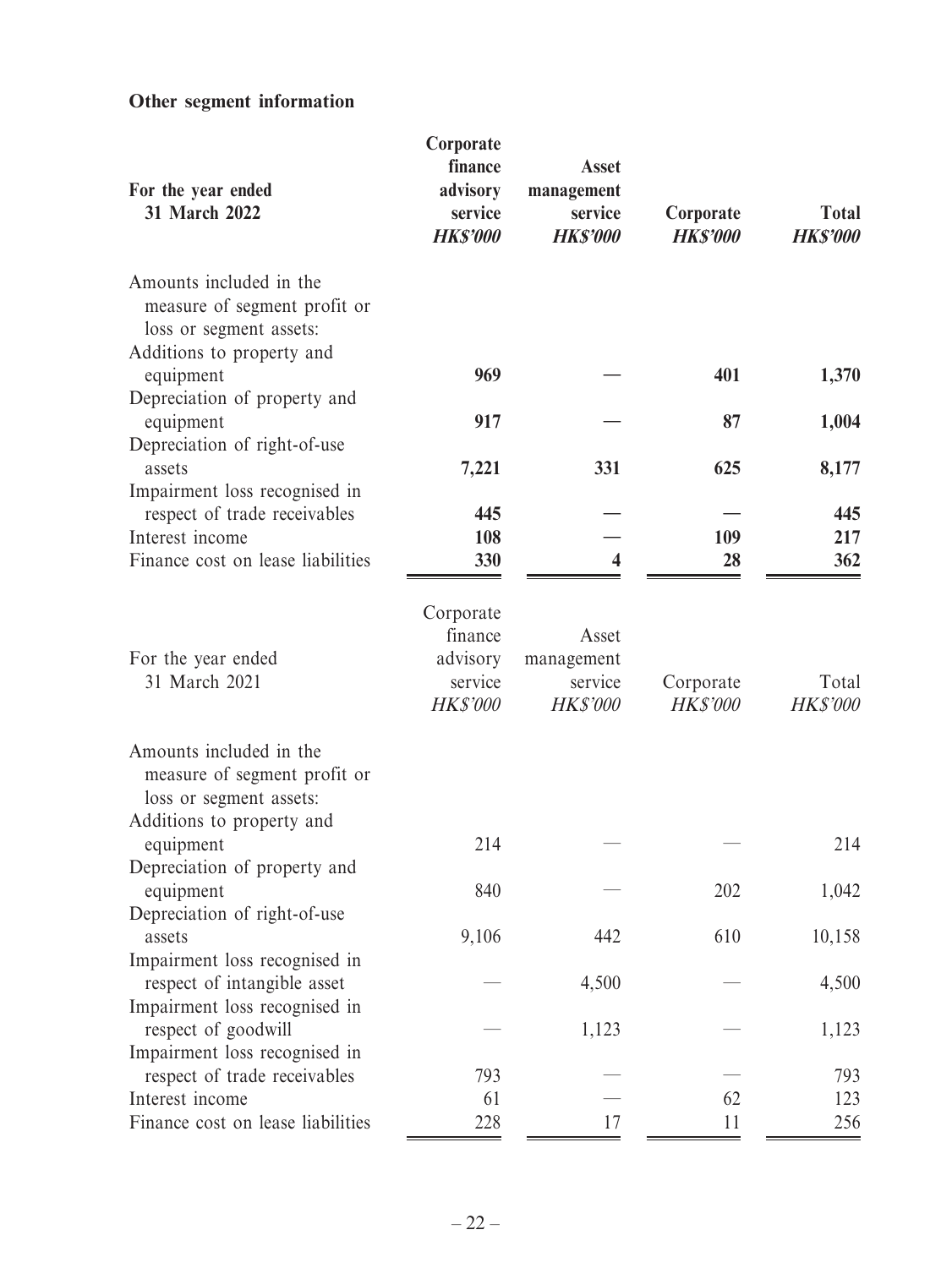### **Geographical information**

No geographical segment analysis on revenue and assets are provided as substantially all of the Group's revenue are derived from Hong Kong and noncurrent assets are substantially located in Hong Kong.

### **Information about major customers**

No customer accounted for 10% or more of the Group's revenue for the years ended 31 March 2022 and 2021.

### **4. REVENUE**

An analysis of the Group's revenue for the year is as follows:

|                                                                            | 2022<br><b>HK\$'000</b> | 2021<br><b>HK\$'000</b> |
|----------------------------------------------------------------------------|-------------------------|-------------------------|
| Corporate finance advisory fee income                                      |                         |                         |
| - from acting as financial adviser                                         | 19,930                  | 20,120                  |
| - from acting as independent financial adviser                             | 21,274                  | 35,778                  |
| - from acting as compliance adviser<br>$-$ others                          | 26,471<br>500           | 19,111                  |
|                                                                            | 68,175                  | 75,009                  |
| Asset management fee income                                                |                         | 447                     |
|                                                                            | 68,175                  | 75,456                  |
| Disaggregation of revenue by timing of recognition:                        |                         |                         |
|                                                                            | 2022                    | 2021                    |
|                                                                            | <b>HK\$'000</b>         | <b>HK\$'000</b>         |
| Timing of revenue recognition                                              |                         |                         |
| Over time                                                                  | 68,175                  | 75,378                  |
| At a point in time (fee income from acting as financial<br>adviser) (note) |                         | 78                      |
|                                                                            | 68,175                  | 75,456                  |

Note: The amount represents the introduction fee and performance obligations only satisfied when the transaction was completed.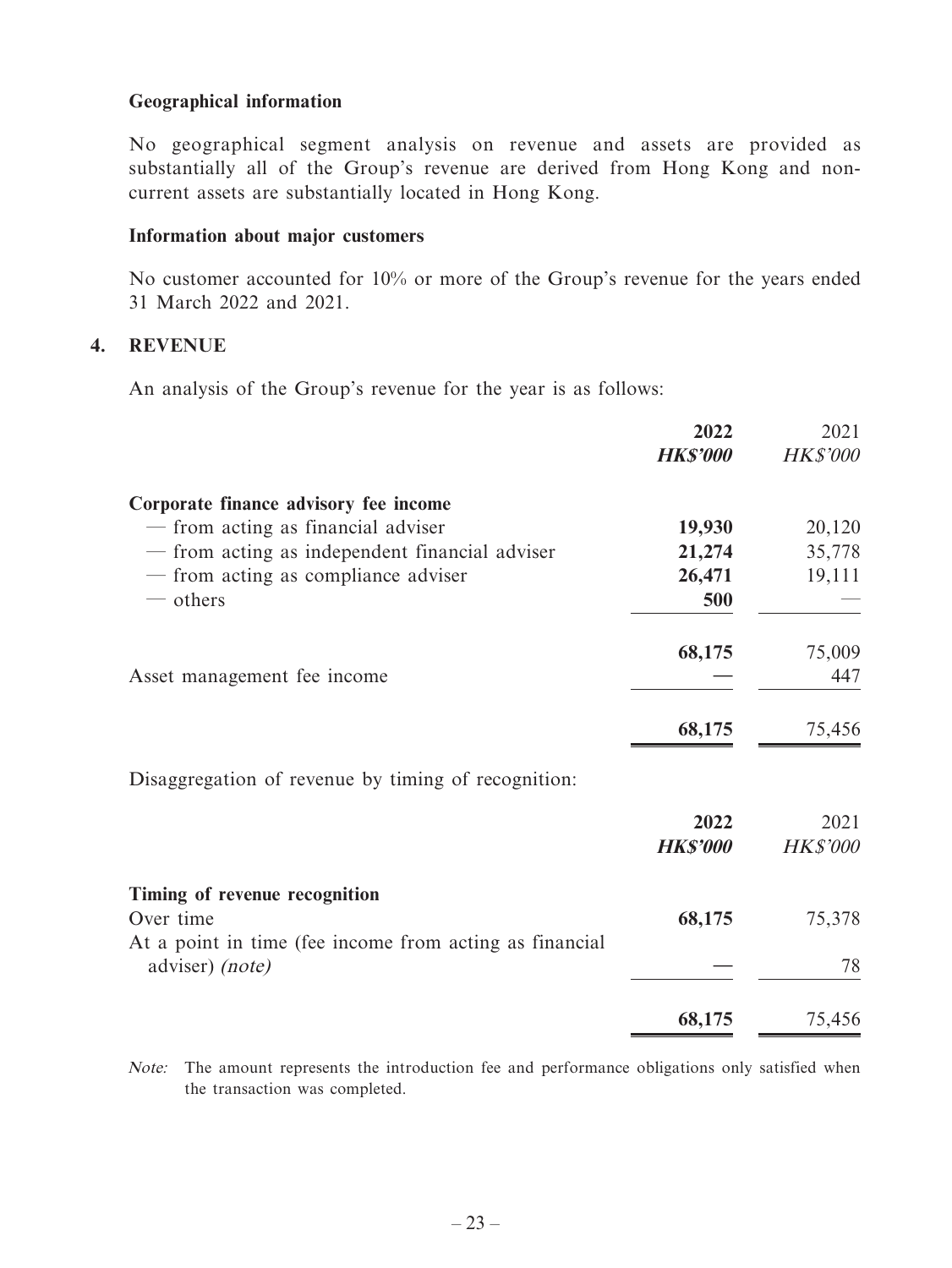### **Transaction price allocated to the remaining performance obligations**

As at 31 March 2022, the aggregate amount of transaction price allocated to the performance obligations that are unsatisfied (or partially unsatisfied) is approximately HK\$27,332,000 (2021: HK\$29,654,000). The amount represents revenue expected to be recognised in the future from corporate finance advisory service. The Group will recognise this revenue as the service is provided, which is expected to occur over the next 25 months (2021: 33 months).

The above amounts do not include variable consideration which is constrained.

### **5. OTHER INCOME**

|                                                  | 2022<br><b>HK\$'000</b> | 2021<br><b>HK\$'000</b> |
|--------------------------------------------------|-------------------------|-------------------------|
| Bank interest income                             | 217                     | 123                     |
| Management fee income from ultimate holding      |                         |                         |
| company and controlling shareholder              | 174                     | 497                     |
| Office sharing income and reimbursement of other |                         |                         |
| premises expenses from ultimate holding company  | 750                     | 696                     |
| Other                                            | 467                     |                         |
|                                                  | 1,608                   | 1.317                   |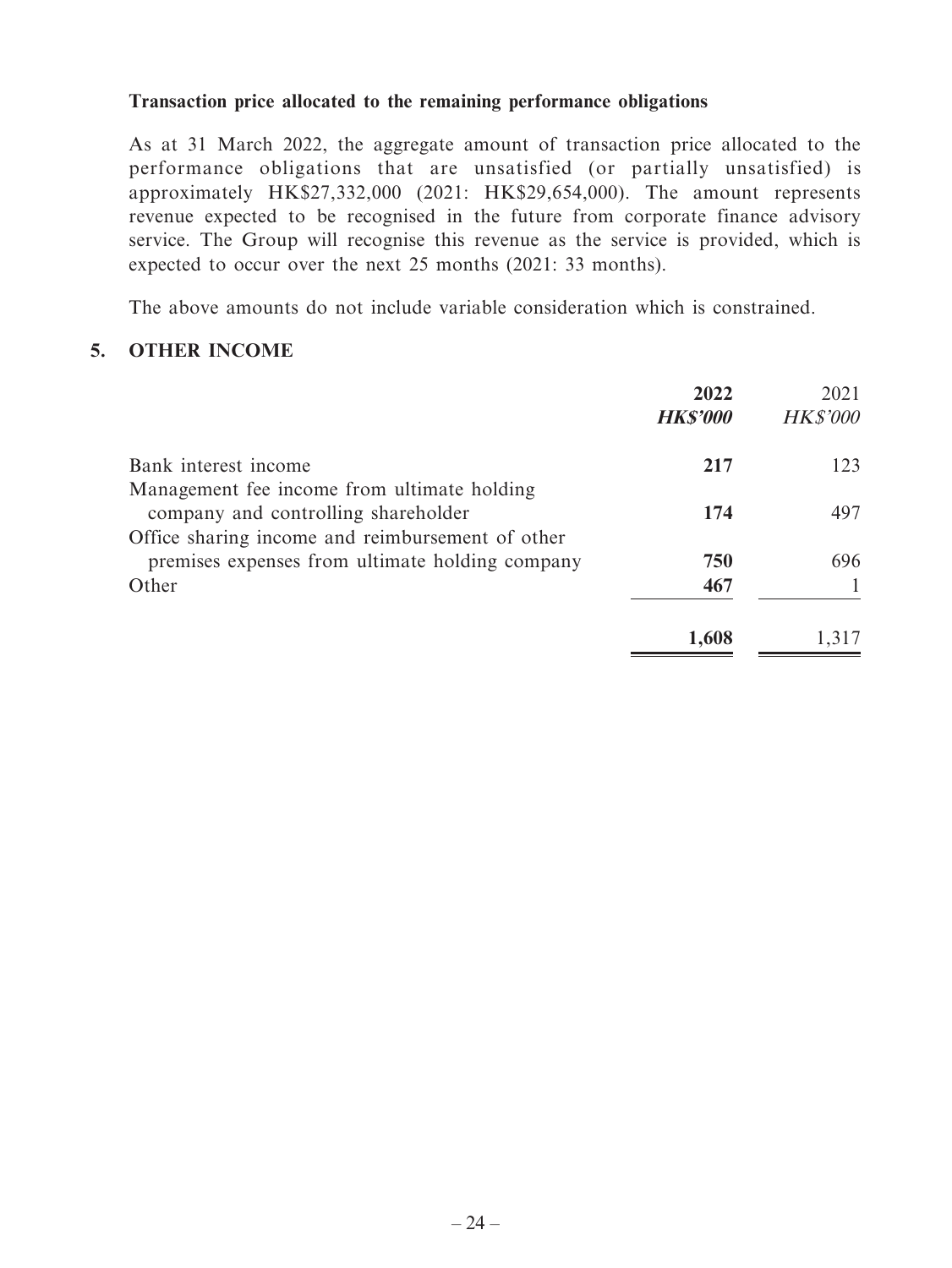## **6. (LOSS) PROFIT BEFORE TAX**

|                                                                             | 2022            | 2021            |
|-----------------------------------------------------------------------------|-----------------|-----------------|
|                                                                             | <b>HK\$'000</b> | <b>HK\$'000</b> |
| (Loss) profit before tax has been arrived at after<br>charging (crediting): |                 |                 |
| Directors' emoluments                                                       | 11,082          | 11,052          |
| Other employee's emoluments                                                 |                 |                 |
| Salaries, allowances and benefits in kind <i>(note)</i>                     | 37,468          | 35,459          |
| Discretionary bonuses                                                       | 2,985           | 5,920           |
| Contributions to retirement benefits scheme                                 | 1,054           | 889             |
| Provision for (reversal of provision for) long service                      |                 |                 |
| payment                                                                     | <b>100</b>      | (173)           |
| Total employee benefits costs                                               | 52,689          | 53,147          |
| Auditor's remuneration                                                      | 435             | 446             |
| Exchange (gain) loss, net                                                   | (466)           | 190             |
| Depreciation for property and equipment                                     | 1,004           | 1,042           |
| Depreciation for right-of-use assets                                        | 8,177           | 10,158          |
| Impairment loss recognised in respect of trade                              |                 |                 |
| receivables                                                                 | 445             | 793             |

Note: Wage subsidies of approximately HK\$2,456,000 granted from the Employment Support Scheme under the Anti-Epidemic Fund for the use of paying wages of employees had been recognised during the year ended 31 March 2021. The amounts had been offset with the employee benefits costs.

## **7. INCOME TAX EXPENSE (CREDIT)**

|                                        | 2022            | 2021            |
|----------------------------------------|-----------------|-----------------|
|                                        | <b>HK\$'000</b> | <b>HK\$'000</b> |
| Current income tax:                    |                 |                 |
| Hong Kong                              | 71              | 499             |
| People's Republic of China             |                 | $\overline{4}$  |
| Under (over) provision in prior years: |                 |                 |
| Hong Kong                              | 72              | (40)            |
| People's Republic of China             | (68)            |                 |
| Deferred taxation                      | 23              | (935)           |
|                                        | 98              | (472)           |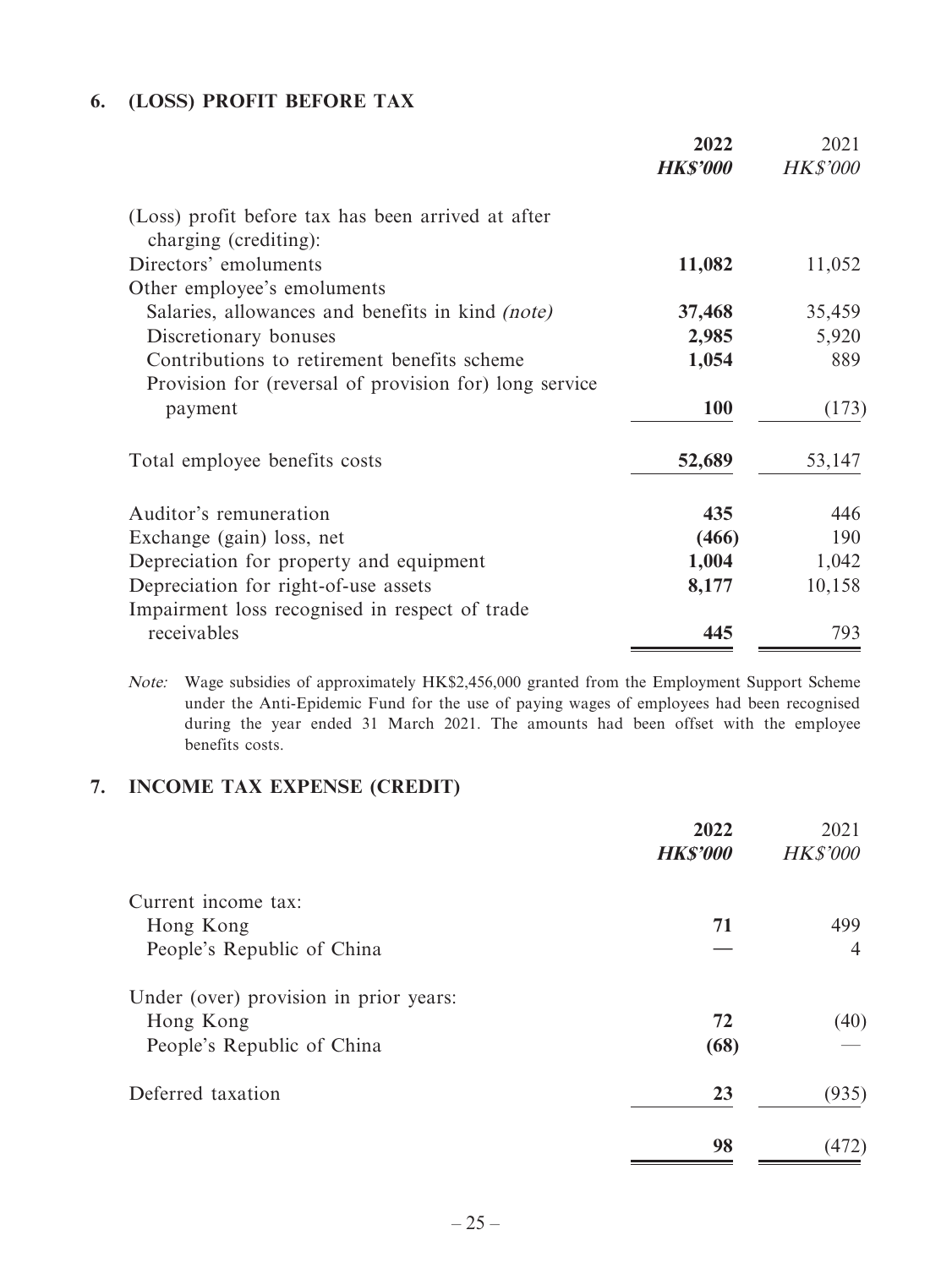On 21 March 2018, the Hong Kong Legislative Council passed The Inland Revenue (Amendment) (No. 7) Bill 2017 (the "Bill") which introduces the two-tiered profits tax rates regime. The Bill was signed into law on 28 March 2018 and was gazetted on the following day. Under the two-tiered profits tax rates regime, the first HK\$2 million of profits of qualifying corporation will be taxed at 8.25%, and profits above HK\$2 million will be taxed at 16.5%. For the years ended 31 March 2022 and 2021, Hong Kong profits tax of the qualified entity of the Group is calculated in accordance with the two-tiered profits tax rates regime. The profits of other group entities in Hong Kong not qualifying for the two-tiered profits tax rates regime will continue to be taxed at the flat rate of 16.5%.

Under the Law of the People's Republic of China ("PRC") on Enterprise Income Tax (the "EIT Law") and Implementation Regulation of the EIT Law, the tax rate of the PRC subsidiary is 25%.

The income tax expense (credit) for the year can be reconciled to the (loss) profit before tax per the consolidated statement of profit or loss and other comprehensive income as follows:

|                                                                                                          | 2022            | 2021            |
|----------------------------------------------------------------------------------------------------------|-----------------|-----------------|
|                                                                                                          | <b>HK\$'000</b> | <b>HK\$'000</b> |
| (Loss) profit before tax                                                                                 | (3,758)         | 6,876           |
| Tax at domestic income tax rate of 16.5%                                                                 |                 |                 |
| $(2021: 16.5\%)$                                                                                         | (620)           | 1,134           |
| Tax effect of expenses not deductible                                                                    | 38              | 347             |
| Tax effect of income not taxable for tax purpose                                                         | (162)           | (2,272)         |
| Under (over) provision in respect of prior years                                                         | 4               | (40)            |
| Tax effect of tax loss not recognised                                                                    | 928             | 542             |
| Utilisation of tax losses previously not recognised<br>Tax effect of different tax rates of a subsidiary | (19)            |                 |
| operating in other jurisdiction                                                                          | (1)             | (18)            |
| Tax effect of two tier profits tax rates regime                                                          | (70)            | (165)           |
| Income tax expense (credit)                                                                              | 98              | (472)           |

At the end of the reporting period, the Group has estimated tax losses of approximately HK\$25,341,000 (2021: HK\$19,833,000) that are available for offsetting against future taxable profits of the company in which the losses arose. Deferred tax asset has not been recognised due to the unpredictability of future profit streams. As at 31 March 2022, the unrecognised tax losses of approximately HK\$794,000 (2021: HK\$911,000) will expire within five years and the remaining tax losses may be carried forward indefinitely.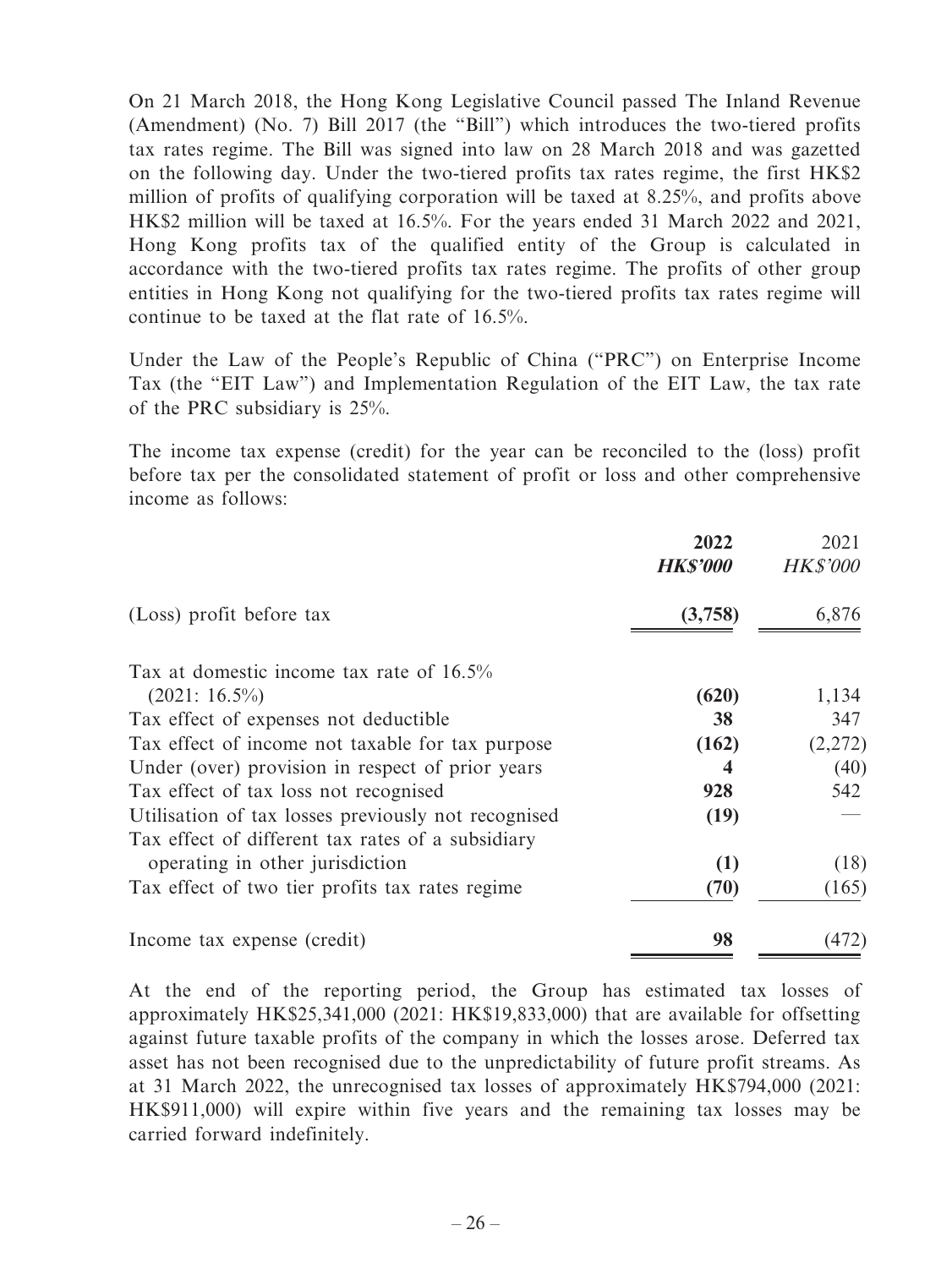### **8. DIVIDENDS**

|                                                       | 2022           | 2021            |
|-------------------------------------------------------|----------------|-----------------|
|                                                       | <b>HKS'000</b> | <b>HK\$'000</b> |
| Dividends recognised as distribution during the year: |                |                 |
| $-$ 2021 Final – HK3.8 cents (2021: 2020 final        |                |                 |
| $dividend$ – HK2.5 cents) per share                   | 5,395          | 3.546           |

Subsequent to the end of the reporting period, a final dividend of HK2.5 cents (2021: HK3.8 cents) per share in respect of the year ended 31 March 2022 has been proposed by the directors of the Company and is subject to approval by the shareholders in the forthcoming general meeting.

### **9. (LOSS) EARNINGS PER SHARE**

The calculation of the basic and diluted (loss) earnings per share attributable to the owners of the Company is based on the following data:

|                                                                                                                                    | 2022<br><b>HK\$'000</b>  | 2021<br><b>HK\$'000</b> |
|------------------------------------------------------------------------------------------------------------------------------------|--------------------------|-------------------------|
| (Loss) earnings<br>(Loss) profit attributable to owners of the Company,<br>used in the basic and diluted (loss) earnings per share |                          |                         |
| calculation:                                                                                                                       | (3,637)                  | 8,540                   |
|                                                                                                                                    | Number of shares<br>2022 | 2021                    |
| <b>Shares</b><br>Weighted average number of ordinary shares during the<br>year used in the basic (loss) earnings per share         |                          |                         |
| calculation ('000)                                                                                                                 | 142,002                  | 141,722                 |
| Effect of dilutive potential ordinary shares:<br>— Share options $(000)$                                                           |                          | 4,829                   |
| Weighted average number of ordinary shares during the<br>year used in the diluted (loss) earnings per share                        |                          |                         |
| calculation ('000)                                                                                                                 | 142,002                  | 146,551                 |

Note:

For the year ended 31 March 2022, diluted loss per share is same as basic loss per share. The computation of diluted loss per share does not assume the exercise of the Company's share options since their exercise would result in a decrease in loss per share.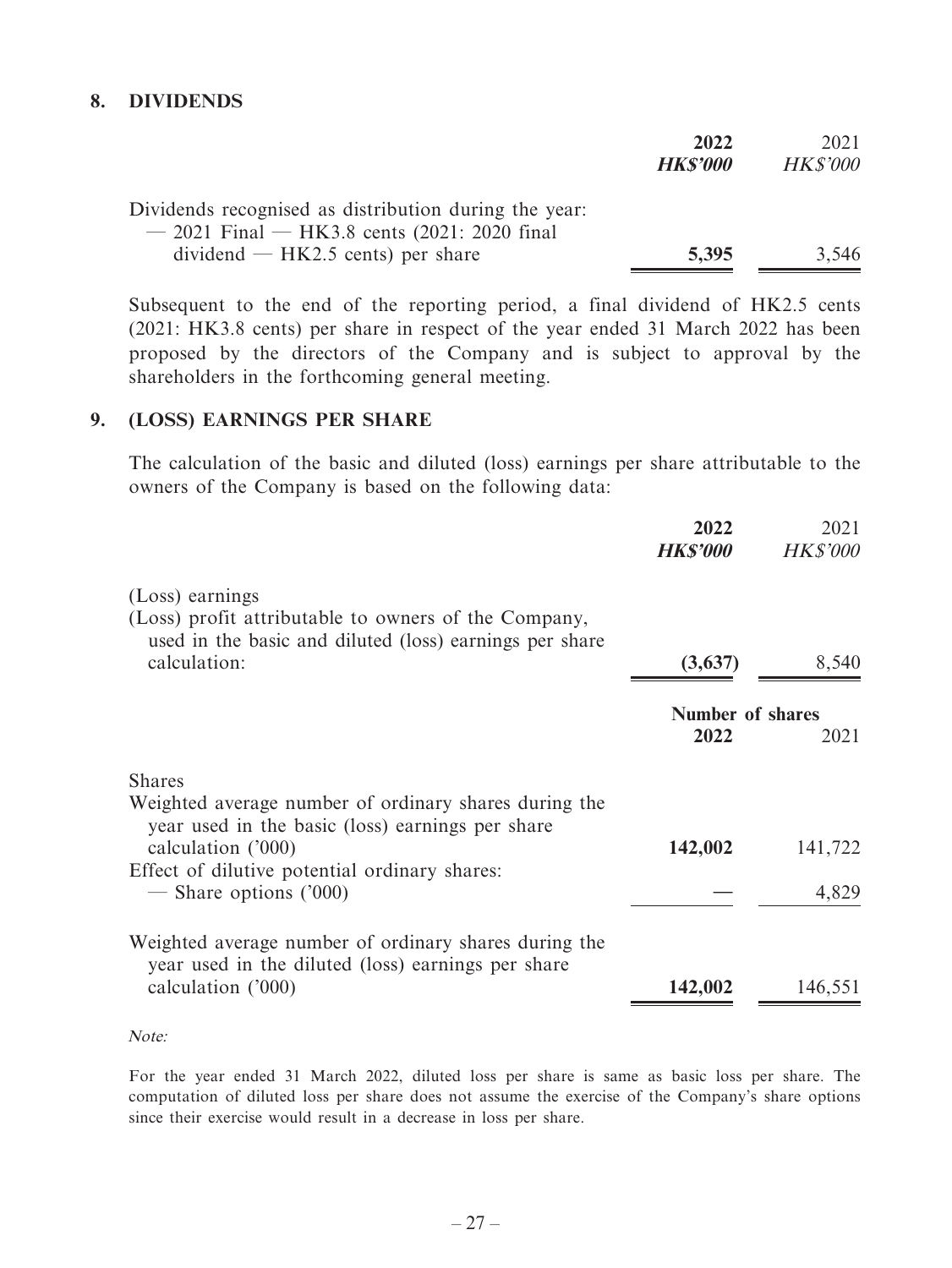### **10. LEASES**

#### **(i) Right-of-use assets**

|                  | 2022            | 2021            |
|------------------|-----------------|-----------------|
|                  | <b>HK\$'000</b> | <b>HK\$'000</b> |
| <b>Buildings</b> | 14,860          | 3,729           |
|                  |                 |                 |

The Group has lease arrangements for buildings. The lease terms are generally ranged from two to three years. The payment terms of lease are fixed with no extension option.

Additions to the right-of-use assets for the year ended 31 March 2022 amounted to approximately HK\$19,322,000, due to renewal of existing leases of buildings.

### **(ii) Lease liabilities**

|                                                  | 2022            | 2021            |
|--------------------------------------------------|-----------------|-----------------|
|                                                  | <b>HK\$'000</b> | <b>HK\$'000</b> |
| Non-current                                      | 8,366           | 545             |
| Current                                          | 6,917           | 3,238           |
|                                                  | 15,283          | 3,783           |
| Amounts payable under lease liabilities:         |                 |                 |
|                                                  | 2022            | 2021            |
|                                                  | <b>HK\$'000</b> | <b>HK\$'000</b> |
| Within one year                                  | 6,917           | 3,238           |
| After one year but within two years              | 6,552           | 545             |
| After two years but within five years            | 1,814           |                 |
|                                                  | 15,283          | 3,783           |
| Less: Amount due for settlement within 12 months | (6,917)         | (3,238)         |
| Amount due for settlement after 12 months        | 8,366           | 545             |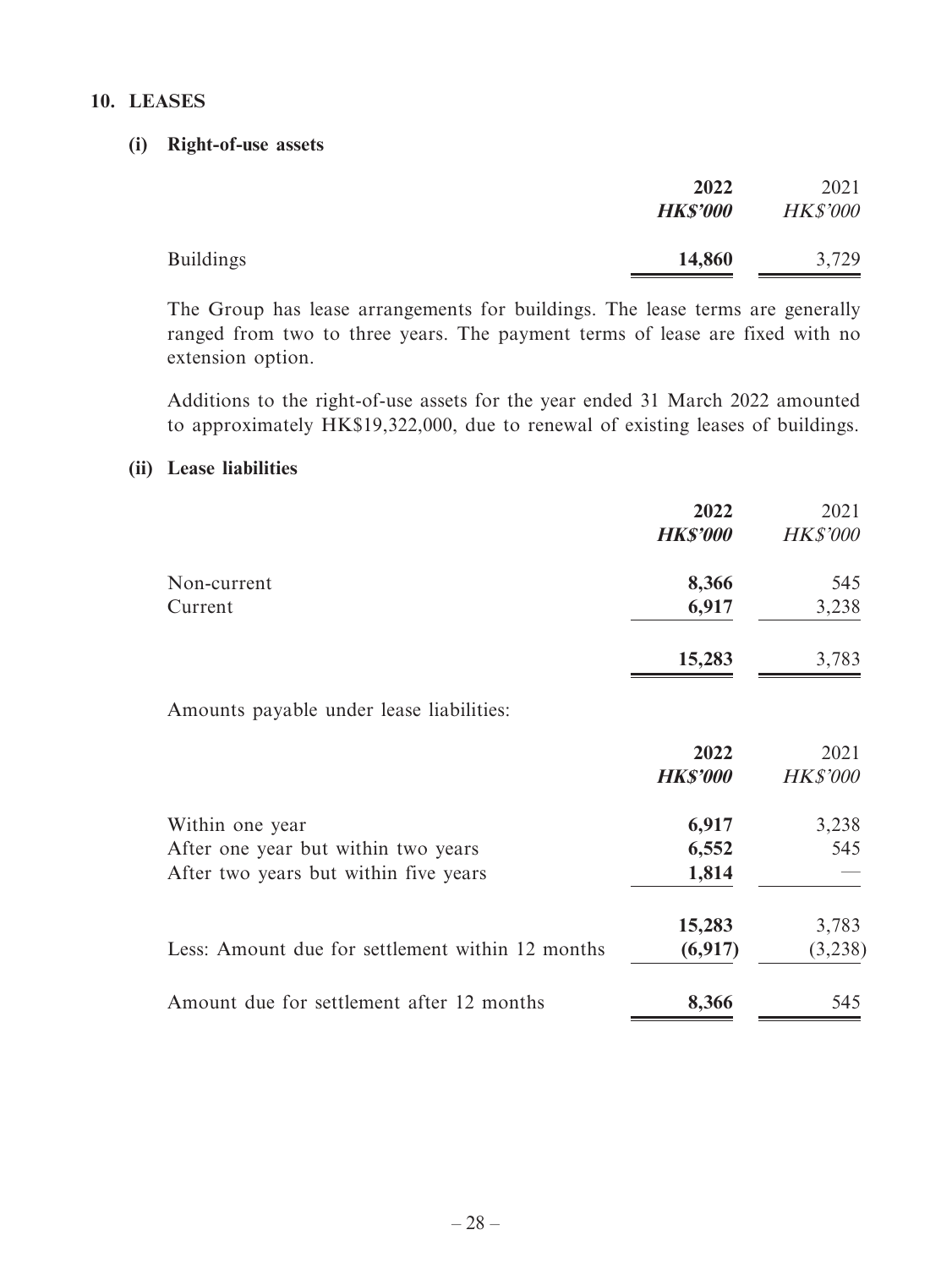### **(iii) Amounts recognised in profit or loss**

|                                             | 2022           | 2021            |
|---------------------------------------------|----------------|-----------------|
|                                             | <b>HKS'000</b> | <b>HK\$'000</b> |
| Depreciation expense on right-of-use assets | 8.177          | 10,158          |
| Interest expenses on lease liabilities      | 362            | 256             |

### **(iv) Others**

During the year ended 31 March 2022, the total cash outflow for leases including interest paid on lease liabilities and payment of lease liabilities amounted to approximately HK\$8,184,000 (2021: HK\$9,693,000).

### **11. GOODWILL**

|                                                                                    | <b>HK\$'000</b> |
|------------------------------------------------------------------------------------|-----------------|
| <b>COST</b><br>At 1 April 2020, 31 March 2021, 1 April 2021 and 31 March 2022      | 1,123           |
| <b>IMPAIRMENT</b><br>At 1 April 2020<br>Impairment loss recognised during the year | 1,123           |
| At 31 March 2021, 1 April 2021 and 31 March 2022                                   | 1,123           |
| <b>CARRYING VALUE</b><br>At 31 March 2022                                          |                 |
| At 31 March 2021                                                                   |                 |

For the purposes of impairment testing, goodwill set out above has been allocated to the cash generating unit (the "CGU"), relating to the asset management segment.

During the year ended 31 March 2021, the Group recognised an impairment loss of approximately HK\$1,123,000 and the goodwill has been fully impaired. Based on the profit forecast prepared by the management, the recoverable amount, which was primarily affected by lack of new subscription for the investment fund and the increasingly competitive business environment of asset management service, was estimated to be less than its carrying amount.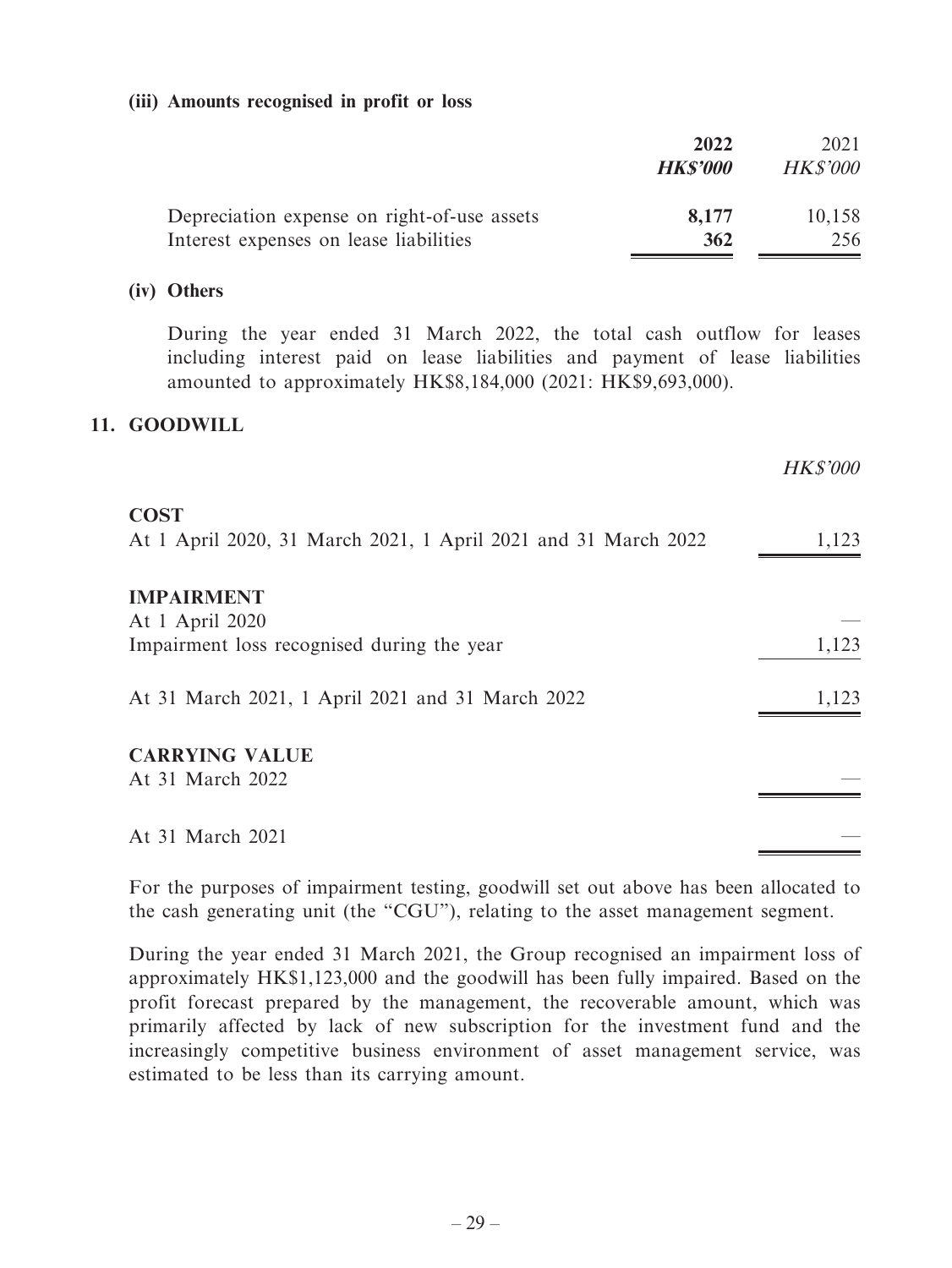### **12. INTANGIBLE ASSET**

HK\$'000

| <b>COST</b><br>At 1 April 2020, 31 March 2021, 1 April 2021 and 31 March 2022 | 9,000 |
|-------------------------------------------------------------------------------|-------|
| <b>IMPAIRMENT</b>                                                             |       |
| At 1 April 2020                                                               | 3,000 |
| Impairment loss recognised during the year                                    | 4,500 |
| At 31 March 2021, 1 April 2021 and 31 March 2022                              | 7,500 |
| <b>CARRYING VALUE</b>                                                         |       |
| At 31 March 2022                                                              | 1,500 |
| At 31 March 2021                                                              | 1,500 |

The intangible asset represents licences for regulated activities issued by the SFC ("Licences").

The Licences are considered by the directors of the Company as having indefinite useful lives because it is expected that the Licences will continue to be valid and will contribute net cash inflows for the Group in the foreseeable future. The Licences will not be amortised until their useful lives are determined to be finite. Instead they will be tested for impairment annually and whenever there is an indication that they may be impaired.

As at 31 March 2022 and 2021, the management of the Group conducted an impairment assessment on intangible asset of the asset management service segment. An independent valuer, Fairdex Valuation Advisory Limited was engaged by the management of the Group to assess the recoverable amount of intangible asset with reference to the fair value less cost of disposal based on Level 3 hierarchy using replacement cost approach with key assumptions in relation to remuneration of responsible officers and rental expense. As at 31 March 2022, the carrying amounts of the intangible asset approximated their recoverable amounts and no impairment loss (2021: HK\$4,500,000) was recognised during the year with reference to the fair value less cost of disposal. The carrying amounts of intangible asset after impairment amounted to HK\$1,500,000 (2021: HK\$1,500,000).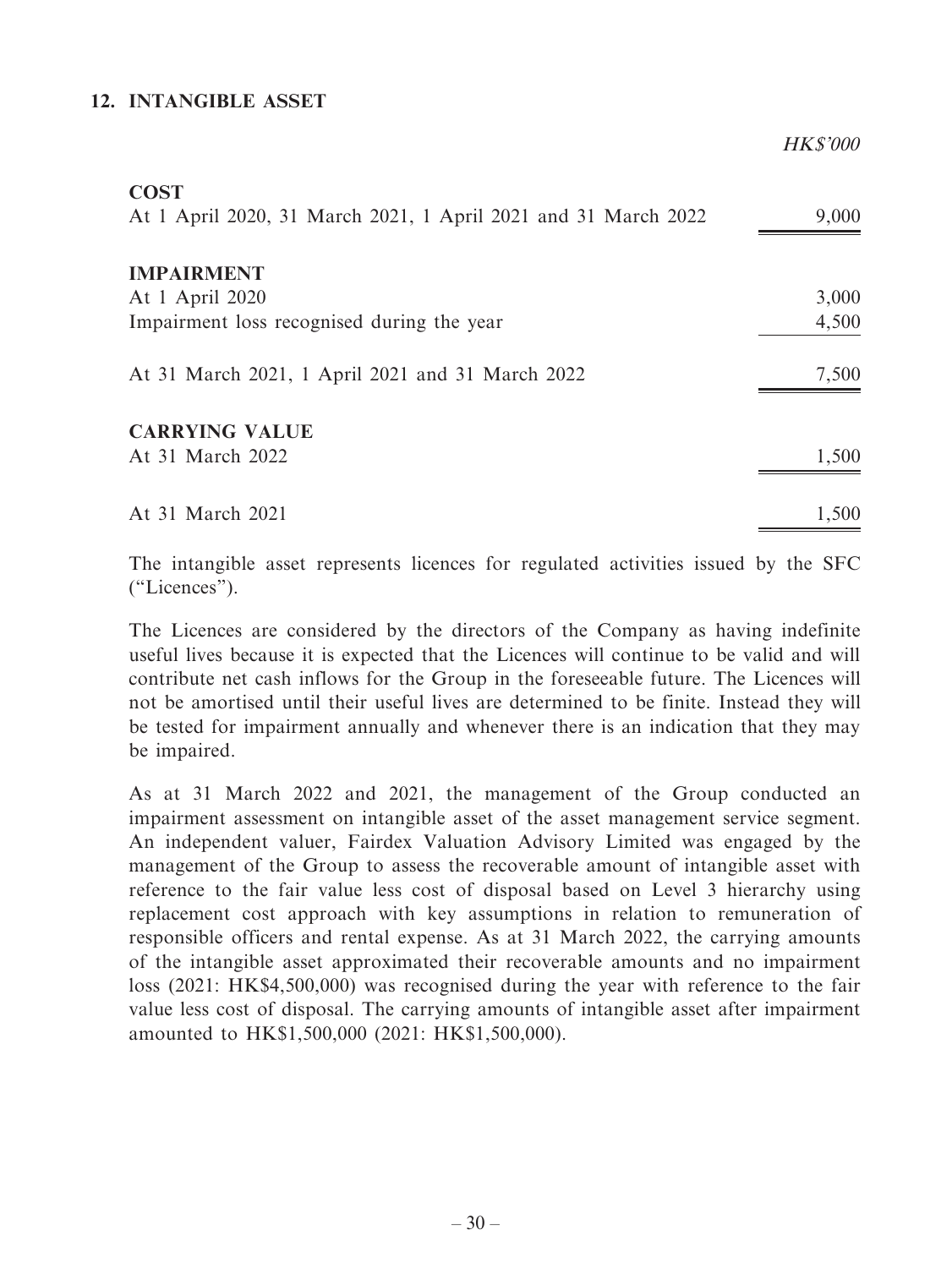## **13. TRADE RECEIVABLES AND PREPAYMENTS, DEPOSITS AND OTHER RECEIVABLES**

|                                   | 2022<br><b>HK\$'000</b> | 2021<br><b>HK\$'000</b> |
|-----------------------------------|-------------------------|-------------------------|
| Trade receivables (note)          | 6,168                   | 8,152                   |
| Less: Impairment allowance (note) | (531)                   | (666)                   |
|                                   | 5,637                   | 7,486                   |

As at 31 March 2022, the gross amount of trade receivable arising from contracts with customers amounted to approximately HK\$6,168,000 (2021: HK\$8,152,000).

|                                              | 2022<br><b>HK\$'000</b> | 2021<br><b>HK\$'000</b> |
|----------------------------------------------|-------------------------|-------------------------|
| Prepayments, deposits and other receivables: |                         |                         |
| - non-current assets (rental deposit)        | 2,071                   | 234                     |
| current assets                               | 8,480                   | 4,839                   |
|                                              | 10,551                  | 5,073                   |
|                                              | 2022                    | 2021                    |
|                                              | <b>HK\$'000</b>         | <b>HK\$'000</b>         |
| Deposit and other receivables                | 2,398                   | 2,816                   |
| Prepayments                                  | 1,475                   | 2,049                   |
| Receivables from broker                      | 6,678                   | 208                     |
|                                              | 10,551                  | 5,073                   |

The ECL on other receivables are estimated individually by reference to past experience of default and general economic condition of the industry at the reporting date. There has not been a significant change in the credit risk since initial recognition. The Group estimated the 12-month ECL on other receivables were not significant.

Note:

The trade receivables are, in general, due upon the issuance of invoices. The Group does not hold any collateral over these balances. The following is an ageing analysis of trade receivables net of allowance for impairment of trade receivables presented based on the invoice date.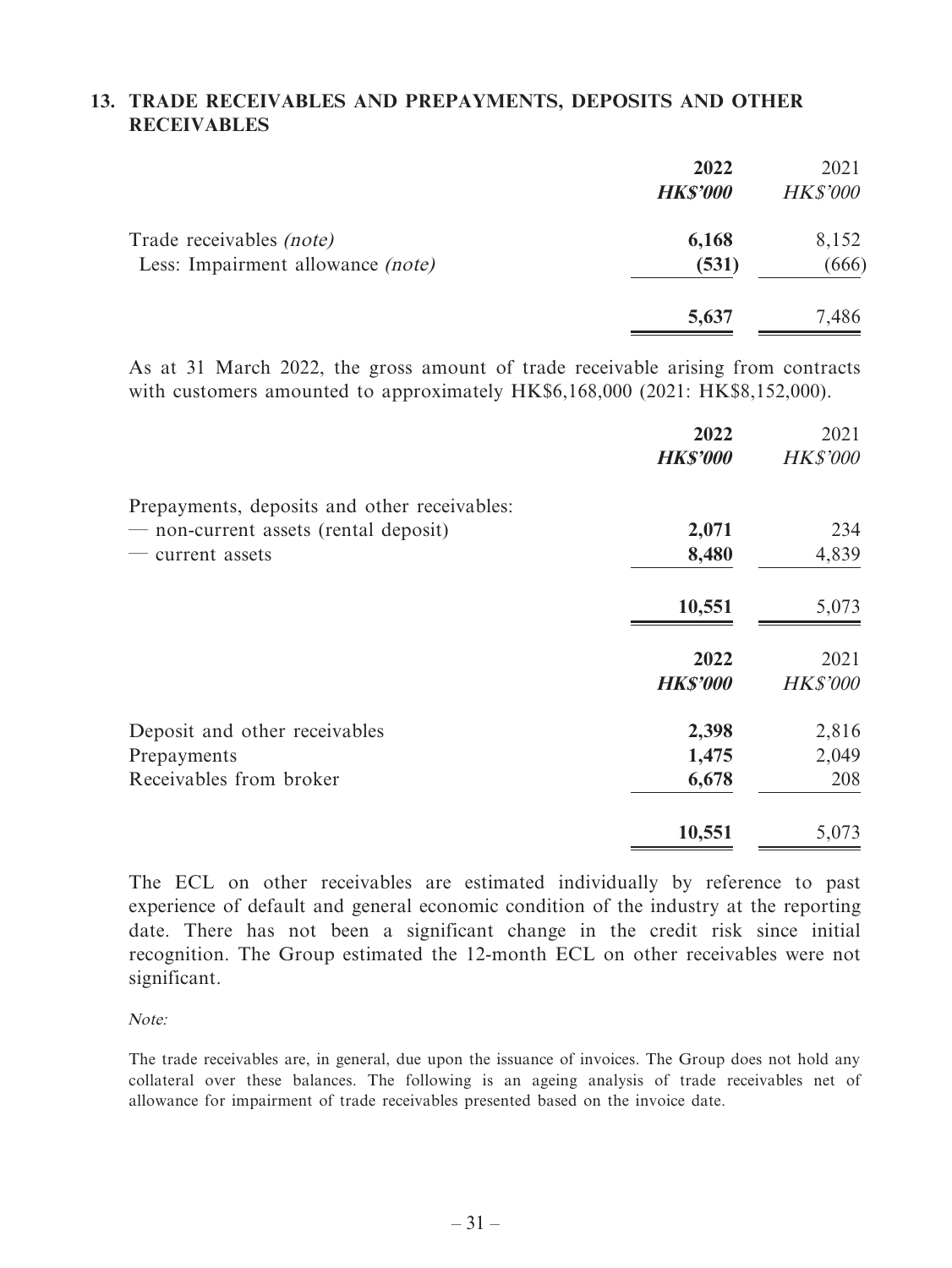|                | 2022            | 2021            |
|----------------|-----------------|-----------------|
|                | <b>HK\$'000</b> | <b>HK\$'000</b> |
| Within 90 days | 5,027           | 6,775           |
| $91-180$ days  | 388             | 361             |
| Over 180 days  | 222             | 350             |
| Total          | 5,637           | 7,486           |

The Group measures the loss allowance for trade receivables at an amount equal to lifetime expected credit losses. The expected credit losses on trade receivables are estimated individually or collectively grouped by past due statuses. In determining the expected loss rates, the management considers the using a provision matrix by reference to credit profile of different customers, ageing of the trade receivables, historical settlement records, subsequent settlement status, expected timing and amount of realisation of outstanding balances and further, adjusted for factors that are specific to the debtors, as well as forward looking information that may impact the customers' ability to repay the outstanding balances at the reporting date.

#### **For the year ended 31 March 2022**

|                             | Weighted<br>average<br>expected<br>loss rate<br>$\frac{0}{0}$ | <b>Gross carrying</b><br>amount<br><b>HKS'000</b> | Loss allowance<br><b>HKS'000</b> |
|-----------------------------|---------------------------------------------------------------|---------------------------------------------------|----------------------------------|
| Less than 90 days past due  | 0.77                                                          | 5,065                                             | 38                               |
| $91-180$ days past due      | 6.43                                                          | 415                                               | 27                               |
| $181-270$ days past due     | 45.36                                                         | 350                                               | 159                              |
| $271-365$ days past due     | 88.62                                                         |                                                   |                                  |
| More than 365 days past due | 90.62                                                         | 338                                               | 307                              |
|                             |                                                               | 6,168                                             | 531                              |

#### **For the year ended 31 March 2021**

|                             | Weighted      |                 |                 |
|-----------------------------|---------------|-----------------|-----------------|
|                             | average       |                 |                 |
|                             | expected      | Gross carrying  |                 |
|                             | loss rate     | amount          | Loss allowance  |
|                             | $\frac{0}{0}$ | <b>HK\$'000</b> | <b>HK\$'000</b> |
| Less than 90 days past due  | 0.43          | 6,804           | 29              |
| $91-180$ days past due      | 4.95          | 380             | 19              |
| $181-270$ days past due     | 42.00         | 530             | 223             |
| $271-365$ days past due     | 88.45         | 100             | 88              |
| More than 365 days past due | 90.85         | 338             | 307             |
|                             |               | 8,152           | 666             |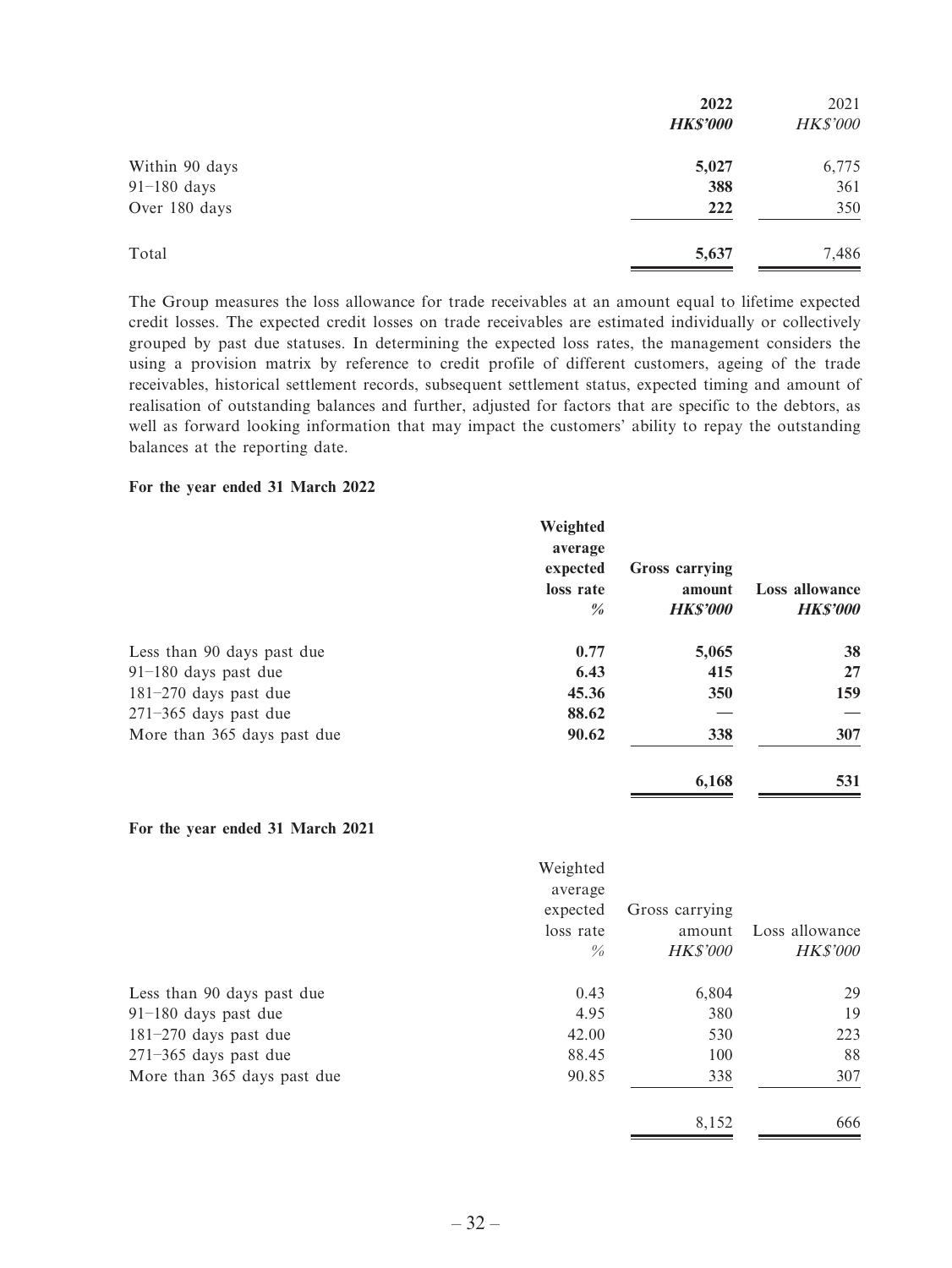The movement in the allowance for impairment of trade receivables is set out below:

|                                                   | 2022<br><b>HKS'000</b> | 2021<br><b>HK\$'000</b> |
|---------------------------------------------------|------------------------|-------------------------|
| At the beginning of the year                      | 666                    | 248                     |
| Impairment losses recognised on trade receivables | 445                    | 793                     |
| Amount written-off as uncollectible               | (580)                  | (375)                   |
| At the end of the year                            | 531                    | 666                     |

During the year ended 31 March 2022, trade receivables amounted to approximately HK\$580,000 (2021: HK\$375,000) were written off. The Group writes off trade receivable when there is information indicating that the debtor is in severe financial difficulty and there is no realistic prospect of recovery, e.g. when the debtor has been placed under liquidation or has entered into bankruptcy proceedings.

## **14. FINANCIAL ASSETS AT FAIR VALUE THROUGH PROFIT OR LOSS**

|                                                                               | 2022            | 2021            |
|-------------------------------------------------------------------------------|-----------------|-----------------|
|                                                                               | <b>HK\$'000</b> | <b>HK\$'000</b> |
| Financial assets mandatorily measured at fair value<br>through profit or loss |                 |                 |
| Listed equity security                                                        |                 |                 |
| — Hong Kong<br>— outside Hong Kong                                            | 3,817           |                 |
| Investment in unlisted convertible note                                       | 1,566           |                 |
|                                                                               |                 |                 |
|                                                                               | 5,383           |                 |
|                                                                               |                 |                 |
| Analysed for reporting purposes as:                                           |                 |                 |
|                                                                               | 2022            | 2021            |
|                                                                               | <b>HK\$'000</b> | <b>HK\$'000</b> |
| Current assets                                                                | 3,817           |                 |
| Non-current assets                                                            | 1,566           |                 |
|                                                                               | 5,383           |                 |
|                                                                               |                 |                 |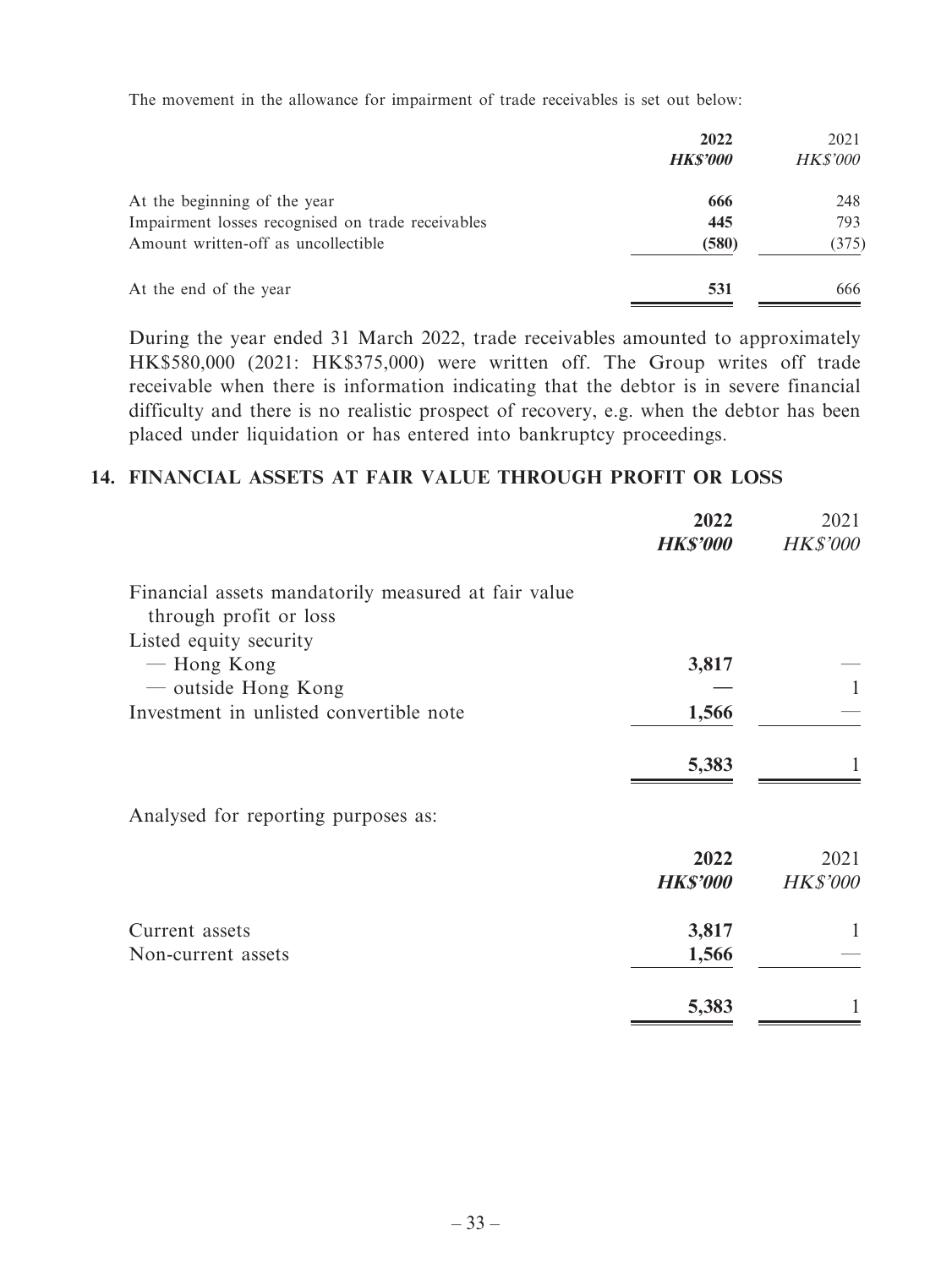In July 2021, the Company subscribed convertible note bearing 5% coupon rate with principal amount of US\$200,000 (equivalent to approximately HK\$1,554,000) issued by an independent third party, Aspen Digital Limited, a private company engaged in digital assets management platform, maturing in January 2023. The fair value of the convertible note approximated to US\$200,000 (equivalent to approximately HK\$1,566,000) as at 31 March 2022 (2021: nil), which was measured by an independent valuer.

## **15. SHARE CAPITAL**

Details of the share capital of the Company are as follows:

|                                                                                        | Number of<br>shares<br>000' | <b>Amount</b><br><b>HK\$'000</b> |
|----------------------------------------------------------------------------------------|-----------------------------|----------------------------------|
| Ordinary shares of HK\$0.01 each                                                       |                             |                                  |
| Authorised:<br>At 1 April 2020, 31 March 2021, 1 April 2021 and<br>31 March 2022       | 200,000                     | 2,000                            |
| Issued and fully paid:<br>At 1 April 2020<br>Exercise of share options <i>(note i)</i> | 141,319<br>540              | 1,413<br>6                       |
| At 31 March 2021 and 1 April 2021<br>Exercise of share options <i>(note ii)</i>        | 141,859<br>496              | 1,419<br>5                       |
| At 31 March 2022                                                                       | 142,355                     | 1,424                            |

Notes:

- (i) During the year ended 31 March 2021, share options were exercised at subscription prices HK\$0.28 and HK\$0.21 per ordinary share, resulting in the issue of 510,318 and 29,919 ordinary shares for proceeds of approximately HK\$143,000 and HK\$7,000 respectively. Amounts of approximately HK\$181,000 and HK\$11,000 was transferred from share option reserve to the share premium account upon exercise of the share options respectively.
- (ii) During the year ended 31 March 2022, share options were exercised at subscription prices HK\$0.21 per ordinary share, resulting in the issue of 495,883 ordinary shares for proceeds of approximately HK\$105,000. An amount of approximately HK\$169,000 was transferred from share option reserve to the share premium account upon exercise of the share options.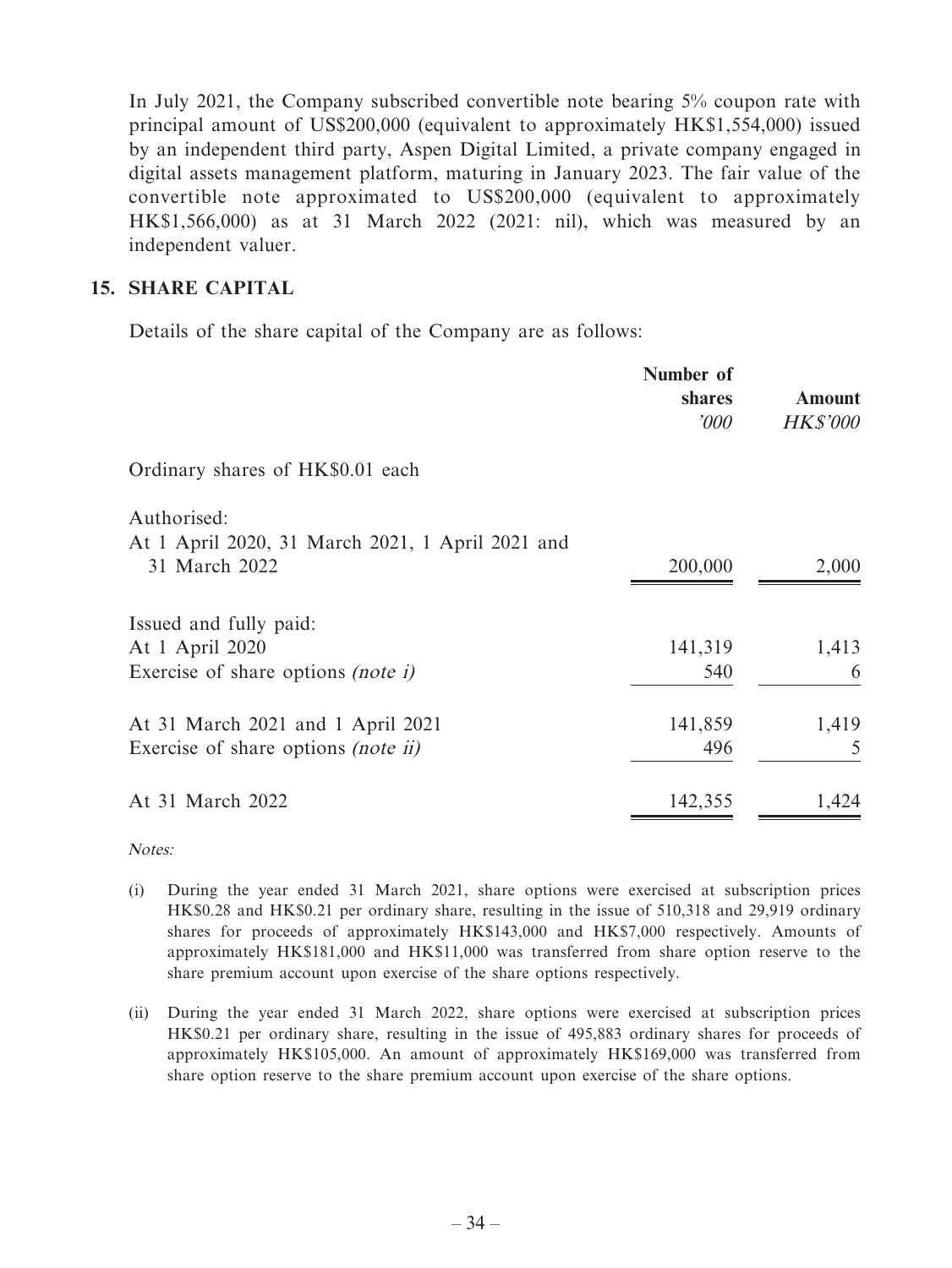## **CORPORATE GOVERNANCE REPORT**

### **Corporate Governance Practices**

The Company is committed to achieving and maintaining high standards of corporate governance practices and procedures. The Board believe that good corporate governance practices are essential to enhance stakeholders' confidence and support.

During the Year, the Company has complied with the code provisions prescribed in the establishment and implementation of the corporate governance guidelines containing principles and code provisions of the Corporate Governance Code and Corporate Governance Report (the "CG Code") as set out in Appendix 15 to the GEM Listing Rules except as regards the deviation with the code provision C.2.1 of the CG Code that the roles of the chairman and the chief executive of the Company should be separate and should not be performed by the same individual. During the Year, the role of the chairman of the Company (the "Chairman") was performed by Mr. SABINE Martin Nevil ("Mr. Sabine"). The office of the chief executive of the Company was not filled prior to 31 March 2022; Mr. CHOW Wai Hung Kenneth ("Mr. Chow"), an executive Director performed the role of managing director of the Company's main operating subsidiary in Hong Kong, SCL, and the chairman of the Company's operating subsidiary in China, Somerley Capital (Beijing) Limited; Mr. CHEUNG Tei Sing Jamie ("Mr. Cheung") performed the role of vice president of SCL and Director of EISAL.

On 31 March 2022, Mr. Chow was designated as the chief executive officer (the "Chief Executive Officer") of the Company and Mr. Cheung was designated as the vice chairman of the Company. The Board believes that such new appointments further enhance the corporate governance standards of the Group and comply with code provision C.2.1 of the CG Code.

The Company will continue to review its corporate governance practices in order to enhance its corporate governance standard, comply with regulatory requirements and meet the growing expectations of the Shareholders and other stakeholders.

### **Audit Committee**

The Company has established the audit committee (the "Audit Committee") with specific written terms of reference formulated in accordance with the requirements of rules 5.28 to 5.29 of the GEM Listing Rules. The written terms of reference of the Audit Committee was adopted in compliance with the code provisions D.3.3 and D.3.7 of the CG Code. A copy of the terms of reference of the Audit Committee has been posted on the Company's website at www.somerleycapital.com and the website of the Stock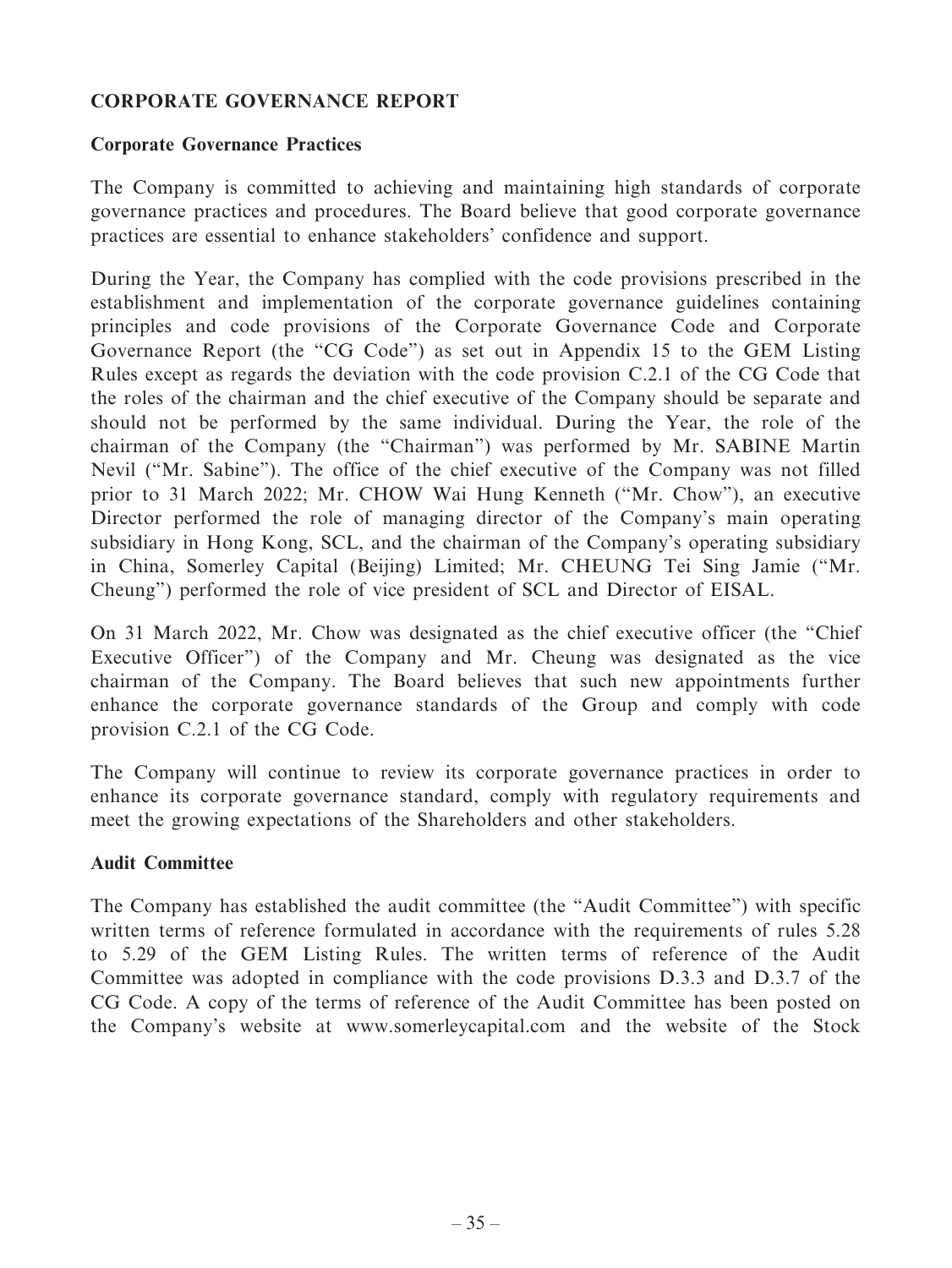Exchange at www.hkexnews.hk. The Audit Committee is comprised of three independent non-executive Directors. During the Year and up to the date of this announcement, the members of the Audit Committee have been and are:

Mr. CHENG Yuk Wo (Chairman of the Audit Committee) Mr. YUEN Kam Tim Francis Mr. LAW Cheuk Kin Stephen

The primary duties of the Audit Committee are reviewing the annual reports and accounts, half-year reports and quarterly reports of the Group, making recommendations to the Board on the appointment and dismissal of external auditors, providing advice in respect of financial reporting, supervising risk management and internal control systems of the Group, reviewing the effectiveness of the internal audit function and monitoring any continuing connected transaction.

During the Year, the Audit Committee held four meetings. The Audit Committee reviewed, assessed and commented on the audited consolidated financial statements for the year ended 31 March 2021, the unaudited consolidated financial statements for the three months ended 30 June 2021, six months ended 30 September 2021 and nine months ended 31 December 2021, respectively. It has also reviewed the effectiveness of the risk management and internal control systems and internal audit functions of the Group and the continuing connected transactions and the new policies and practices adopted by the Group. The preparation of the consolidated results is in compliance with applicable accounting principles and practices adopted by the Company and the requirements of the Stock Exchange, and adequate disclosure has been made.

The Group's unaudited consolidated quarterly, interim results and audited consolidated annual results for the Year have been reviewed by the Audit Committee, which was of the opinion that the preparation of such results complied with the applicable accounting standards and requirements and that adequate disclosures have been made.

## **SCOPE OF WORK OF SHINEWING (HK) CPA LIMITED**

The figures in respect of the Group's consolidated financial statements and the related notes thereto for the Year as set out in this announcement have been agreed by the Group's auditor, SHINEWING (HK) CPA Limited, as to the amounts set out in the Group's audited consolidated financial statements for the Year. The work performed by SHINEWING (HK) CPA Limited in this respect did not constitute an assurance engagement in accordance with Hong Kong Standards on Auditing, Hong Kong Standards on Review Engagements or Hong Kong Standards on Assurance Engagements issued by the Hong Kong Institute of Certified Public Accountants and consequently no assurance has been expressed by SHINEWING (HK) CPA Limited on this announcement.